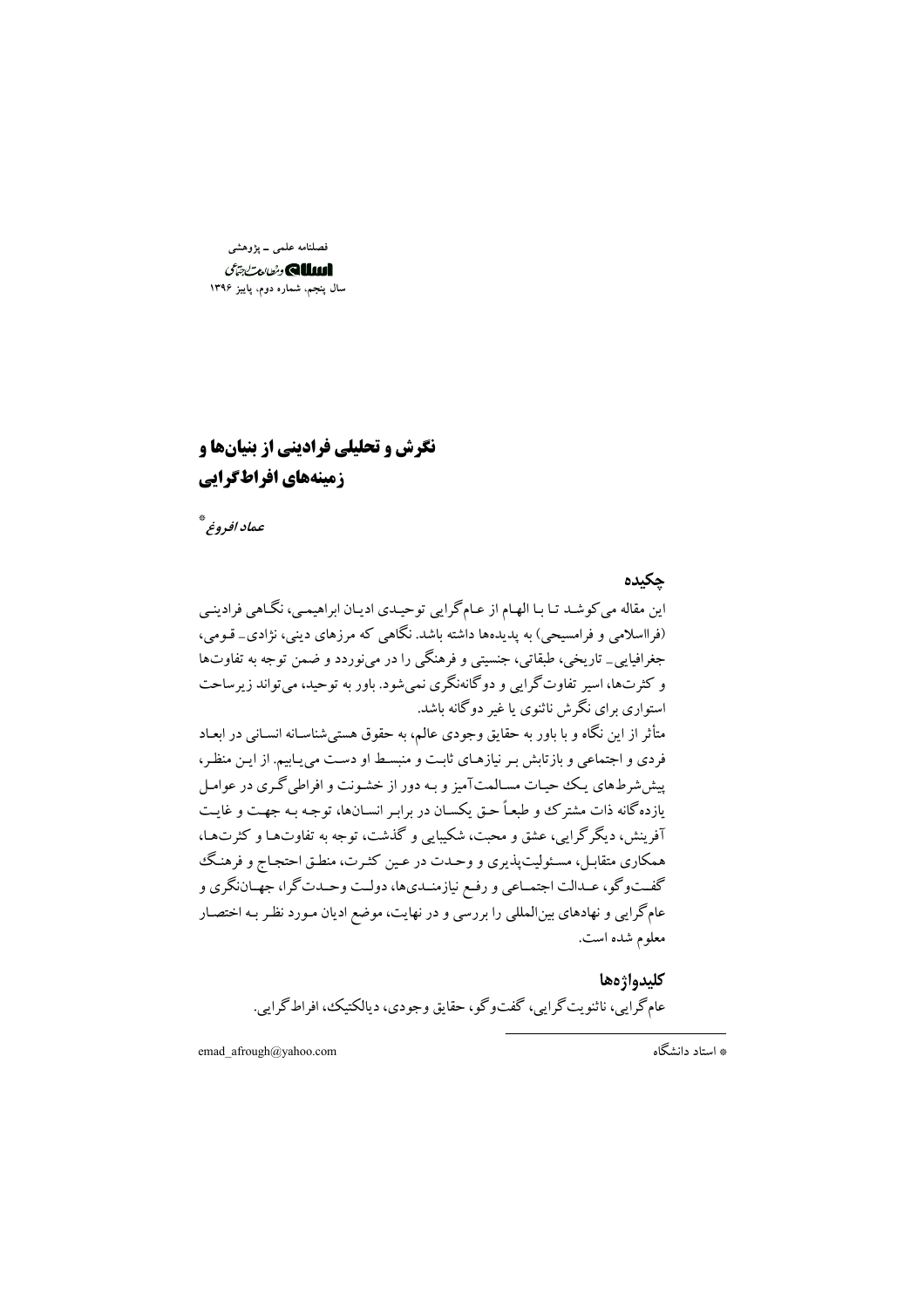#### مقدمه

با فرض بر جایگاه و ضرورت معرفتشناختی گفتوگو در رسیدن بـه حقیقـت و مـدعای ادیان بزرگ ابراهیمی و غیرابراهیمی و بهطور خاص اسلام و مسیحیت نسبت به حقیقت و با فرض ضرورت گفتوگوی بینادینی که با گفتوگوی درون دینبی و درون مـذهبی قابـل دفاع، معتبر و موجه است و با فرض پیشـرفتهای مفهـومی گفتوگوهـای انجـامشـده کـه سابقهای طـولانی دارد و بـا فـرض اقـدامات و همکاریهـای مشـتر کـُ و عملـی در راسـتای پیشرفتهای مفهومی و با فرض ضرورت زمینهای و تاریخی ایـن گفتوگوهـا ــ بـا وجـود رقیب به اصطلاح قدرتمند تفکر الحادی و سکولار حـاکم و سرشـار از تضـاد و آشـفتگی مفهومی و عملی\_ بجاست که قطع نظـر از ابعـاد و مرزهـای عقیـدتی و جغرافیـایی جوامـع اسلامی و مسیحی در شناخت زمینههای افراطگرایی، از همان منظری بـه ایـن مقـولات بنگريم كـه مـورد ادعـاي اديـان توحيـدي؛ يعنـي نگـاهي عـام و وراء مرزهـاي جغرافيـايي، قومیتی، ملّی، دینی، مذهبی، طبقاتی، جنسیتی، تاریخی، اجتماعی و مانند آن است. با فـرض بر ضرورت جهاننگری و بسترهای معرفتی و فناورانه مستعد آن و با فرض ادعای جهـانی و فراجغرافیـایی ادیـان توحیـدی و ضـرورت نگـاه عـام بـه بشـر، وراء مرزهـای جغرافیـایی و تفاوتهای بیولوژیک و تبعیضات، وقت آن رسیده کـه در بررسـی مفـاهیم و موضـوعات مورد توافق خود، حتی مرزی به نام جامعه اسلامی و جامعه مسیحی را نیز پشت سر بگذاریم و به درد بشر به ما هو بشر، قطع نظر از هر رنگ و صـبغه و سـابقهای اعـم از دینـی، قـومی، نژادي و جغرافيايي بپردازيم و در اين ميان، از روح و مضمون و مدعاي ديني بهره بگيريم.

امروزه بسترهای مفهومی و بعضاً ساختاری تا حـدودی مسـتعد نگـاه و عمـل جهـانی بـه معضلات خود و دیگری است. به نام پژوهش در مورد تفاوتها، نبایـد از وحـدتها غافـل شد، حتی از شدیدترین تضادها هم میتوان بهدنبال گونـهای اتصـال و وحـدت دیالکتیـک بـود. ديالكتيك، در واقع «هنر تفكر درباره هم وقوعي تمايزات و اتصـالات اسـت» (Bhaskar, 2008: 180) فهم اینکه چگونه اشیاء متمایز، متصل!ند. بر این اساس، دیالکتیک نیازمند یک واژهشناسبی مفهومی است که از عهده ایده تمایز \_در \_اتصال بر آید. برای مثال، تعاییر علّیت کیل گرا، دربرگیرندگی، وساطت و بازاندیشی بهدنبال این توصیف هستند که چگونـه اشـیاء، تفـاوت خود را در اتصال حفظ می کنند (نری: ۱۳۹۴: ۱۱۹- ۱۲۰).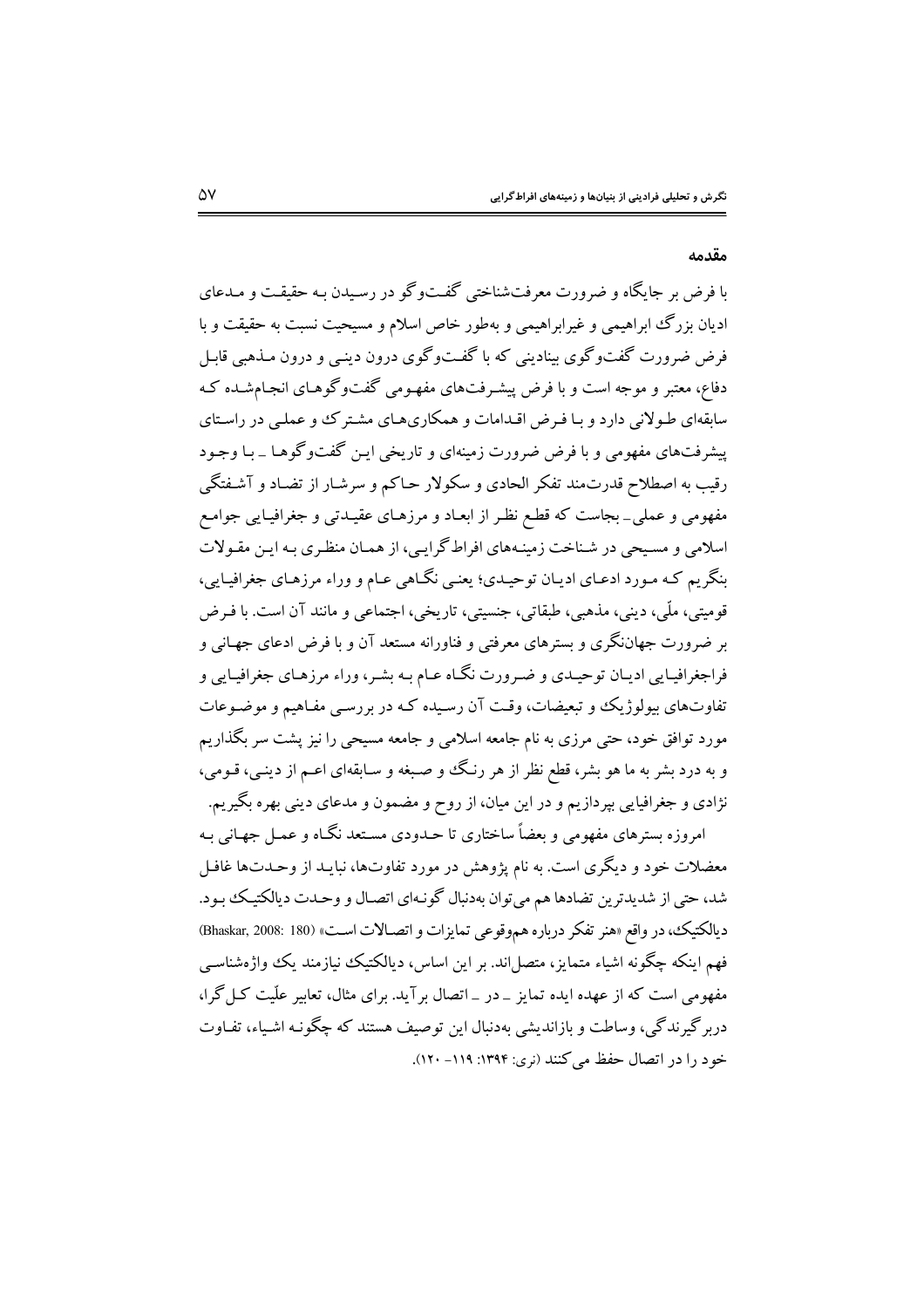در کل، وقتي درباره کليـت مي|نديشـيم، دربـاره چگـونگي درهـم آميختهشـدن اشـياء، ۔<br>جگونگے ٖارتباط درونی اجزا در کل و چگونگی سازہ مشترکشان بهواسطه کل میاندیشـیم (همان: ۲۲۶). پهطور خلاصه، در نگرش دیالکتیک پهدنیال وحدت درعین کثرت و تفـاوت و بـا نگـرش فر آينـدي و غايت٠مـدار هسـتيم. در نگـاه ديالکتيـک، نـه بـهدنبال وحـدت گرايي .<br>متصلب هستیم و نه برای ما، تفاوتها اصالت و اعتبار فی نفسه دارنید؛ حتبی در شیدیدترین تضادها هم مي توان نوعي اتصال و ارتباط را جستوجو كرد. تغييـر، شـدن و حركـت و در .<br>نتیجه نفی، نفی نفی و کاسـتیها و از بـین بـردن کاسـتیهایٖ بـر سـر راهِ ایـن از بـین بردن هـا جایگـاه ویـژه دارد. در دیالکتیـک نگـاهی وجـودی پـه ارزش هـا و حقـایق حـاکم اسـت و گرایشی در عالم به سوی تحقق این ارزش های وجودی نهفته است (افروغ، ۱۳۹۶: ۴- ۵).

در این مقاله، ابتدا به جایگاه گفتوگو بهمثابه روشی برای رسیدن یـا نزدیـک،شـدن بـه حقیقت، بر پایه منطق نسبیت معرفتی و گذرابودن آن و نه نسبیت داوری خـواهیم پرداخـت. اهمیت پرداختن به مقوله گفتوگو از آن روست که یکی از منابع معرفتی معضلی که قصد یرداختن به آن \_ یعنی افراطگرایی \_ را داریم، در نوع نگاه مـا بـه هسـتی و حقیقـت، یـا بـه عبــارتي، مطلقانديشــي نســبت بــه برداشــتها و معرفــت مــا از حقيقــت و يــا مغالطــه معرفتشناختی\_ تسری آن چه از عالم میدانیم به عالم مستقل از ما\_و بی نیاز از گفتوگو دانستن و گشودهنبودن آن نسبت به نقد و دیدگاههای مختلف و متقابل ریشه دارد. متعاقباً بـا مفهومشناسی ضمنی افراط گرایی از منظری فلسفی، عقلی و فرادینی که بهمعنای متـأثرنبودن از منابع دینی نیز نباید تفسیر شود، به پایهایترین مبانی و عوامل مؤثر در پدیـده رادیکالیسـم و خشونت گرایی و از منظر فراتـاریخی و فراجغرافیـایی، یعنـی حقـایق و نیازهـای وجـودی انسان در ابعاد حیات فردی و اجتماعی میپردازیم.

بر این باوریم که یکی از عوامل بسیار مؤثر در بروز و ظهور افراط گریها، جنگءا و خشونتهای فاجعهآمیز در حیات بشری، دورشدن از حقایق وجودی و نگاه تاریخی گرایانه و در نتیجه، قدرت گرایانه به حقایق است. نگاه قدرت گرایانه با به عبارت<sub>ی</sub>، تبارشناخت<sub>ی</sub> <sup>۱</sup> به حقايق وجودي، به قيمت نفي حقايق قطعي و فروكاستن آن به انسان و محدوده شناختاري

<sup>1.</sup> genealogy.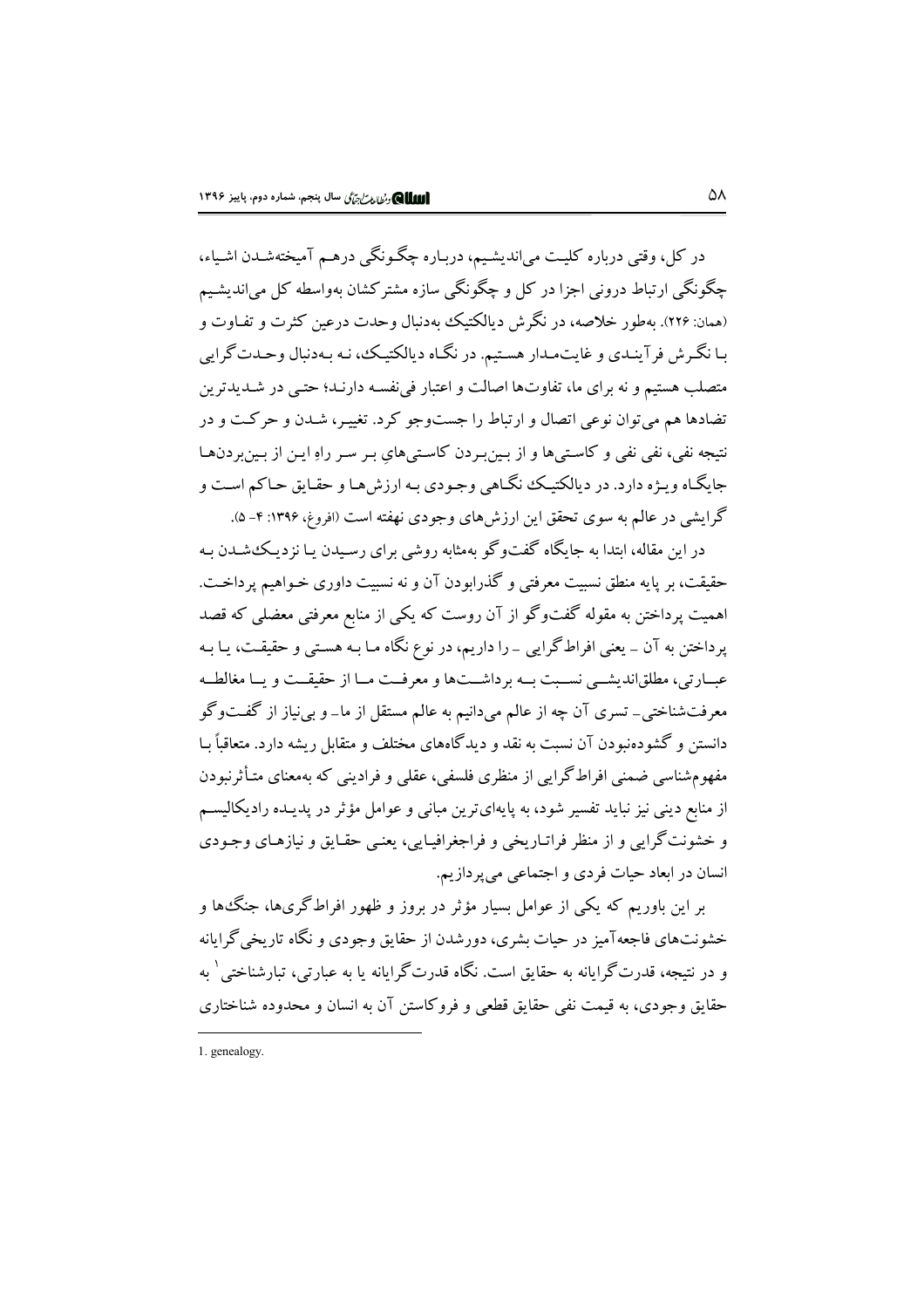اوست که ترجمانی از تفوق معرفتشناسی بر هستی شناسی است. نفی سوژگی  $\langle$  انسان در شناخت حقایق وجودی و تقلیل آن به فعلیتها<sup>۲</sup> و واقعیات گذرای تاریخی یا به عبارتی، نفي وجه لايتناهي بشري و نا\_وجود ّ و غيابي أكه در فرآيند شدن خود، فعليتهاي خود را می پابد عملاً انسان را به موجودی متناهی با تجربهای محدود مبدل می سازد که هرگونه کوششی برای فراتررفتن از شناخت ذاتاً محدود و محصور در جهان خود یا شرایط زمانی \_ مکانی اش را ابتر می سازد. نادیدهانگاشتن وجه لایتناهی بشری در فرارفتن از محدوده زمانی \_ مکانی خود و فروکاستن وجود به فعلیت، عملاً انسان را گرفتار در دو محدودیت و دو جهان وجودی و شناختاری بسته می کند. نقی حقایقی وراء فعلیتها و نفی من استعلایی انسان در شناخت این حقایق، عملاً چه نتیجهای جز قدرت گرایی در ارزیابی واقعیات و فعلیتها در برخواهد داشت؟ حاصل این قدرتگرایی، یا تسلیم محض و برده واقعیات موجودشدن است و یا ورود در نبرد قدرت برای سلطه بیشتر. از هر طرف که بنگریم، حاصلي جز راديکاليسم نخواهد بود يا تلاشي راديکال و بي بنياد و بدون پشتوانه وجودي و حقیقی برای دست یابی به قدرت لگامگسیخته برای سلطه بر دیگری و یا تلاشی متقابلاً رادیکال برای رهایی از این سلطه و انقیاد؛ تلاشی رادیکال که با میل آزادی و رهایی از بک سو و حسب تفسیر تبارگرایان قدرتگرا، میل به سلطه و قدرت بیشتر، مضاعف خواهد شد. در این رابطه ارباب \_ رعیتی، همه چیز بوی قدرت و خشونت میدهد، چیزی جز جنگ قدرت و رهایی نخواهد بود. اصل بر سلطه است؛ یا باید مسلط باشی و یا تحت سلطه. همه در نبردی بی|مان برای سلطه به سر میبرند، نتیجه چیست؟ آن که مسلط می شود، به قصد نوعٖدوستی و خدمت به خلق نیز مسلط نمی شود که اصولاً انسانشناسی و هستی شناسی نوع دوستانه تفاوتی بنیادین با انسان شناسی خودیرستانه و معطوف به قدرت دارد. در حالت نیچهای <sup>۵</sup> و اراده گرایی معطوف به قدرت، قدرت وسیله نیست، هدف است،

1. subjectivity

- 4. absence
- 5 Nietzche

<sup>2.</sup> actualities.

<sup>3.</sup> non-being.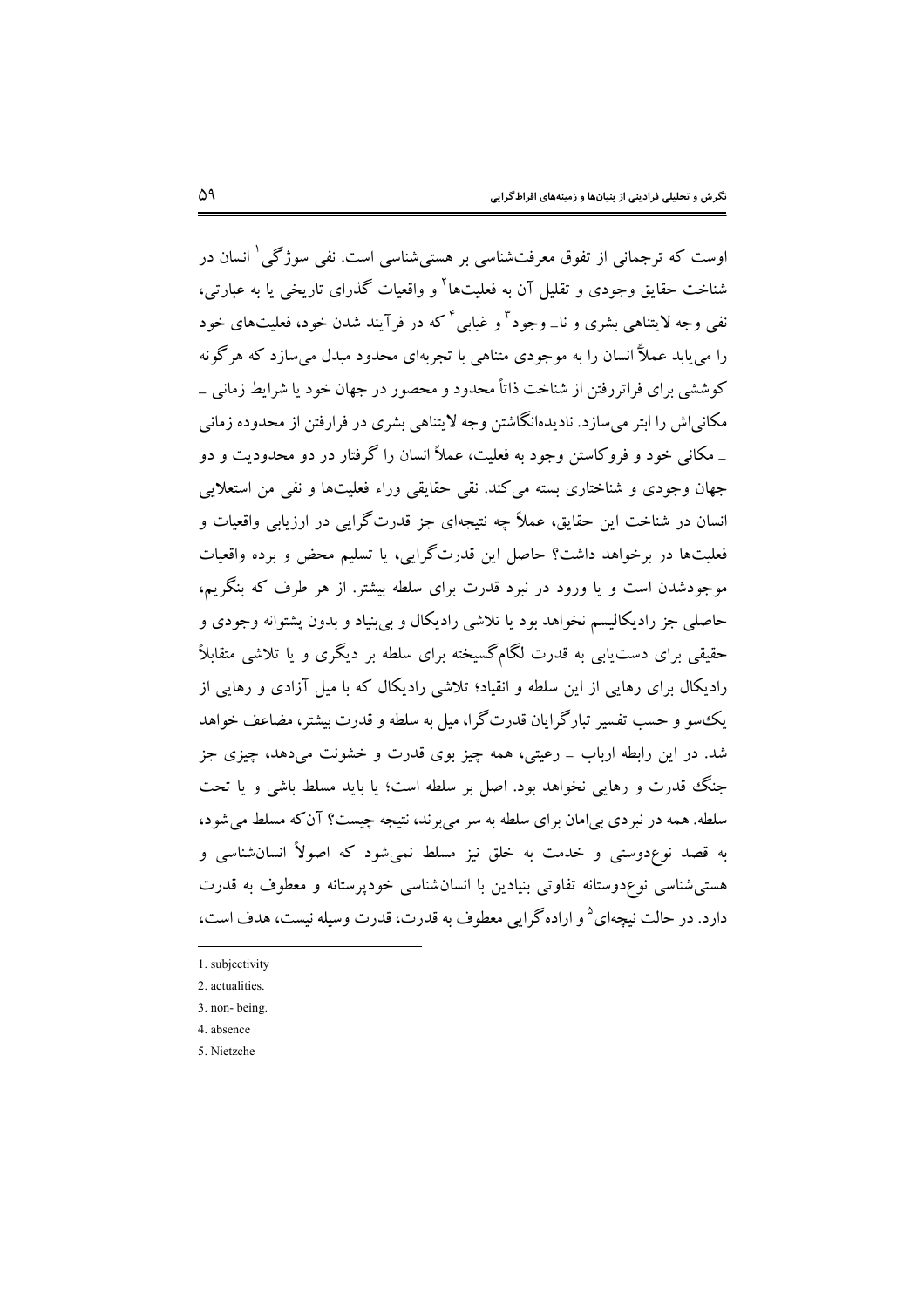اما در حالت نوعٖدوستی آن، قدرت ابزار است، نه هدف. بنابراین، بیاعتقادی به قطعیات و حقايق فراتاريخي و عدم باور به وجه لايتناهي انسان، برخلاف باور القايي رايج، نهتنها به زندگی مسالمتآمیز نمی|نجامد که بسترساز خشونت و افراطی گری متقابل از هر دو طرف معادله حاكم و محكوم خواهد بود.

گفته شد که باور به حقایق وجودی منافاتی با درکءهای نسبی ما از این حقایق به رغم عدم باور به نسبیت داوری معرفتهای مختلف درباره این حقایق ندارد که به آن خواهیم یرداخت. عطف به باور به حقایق وجودی و نقش آنها در جلوگیری از ظهور رادیکالیسم و خشونت گرایی، در گام بعد می کوشیم تا به برخی از این حقایق و عوامل وجودی و مربوط به نیازهای عام و مشترک بشری اشاره کنیم. گام بعدی ما، ردیابی اجمالی این حقایق فرادینی در اسلام و مسیحیت و البته به اختصار است؛ حقایقی که بدون تردید باید منشأ تأکید و اقدام مشتر ک برای جلوگیری واقعی از افراطی گری باشد؛ فرقی هم ندارد از اینکه در جهان اسلام باشد، یا جهان مسیحیت، در جهان یهودیت باشد یا جهان هندو یا جهان بودا و غیره. باور به حقایق عام بشری نیز نیازمند یک رابطه مفهومی ضروری است که از .<br>آن با عنوان سهگانه اصل، ذات و غایت یاد میکنیم. رابطهای مفهومی که تنها در جهان ادیان خداباور یافت می شود؛ رابطهای که در رقیب سکولار و اومانیستی لیبرال آن، بهرغم ادعای حق گرامانه و البته تقلیل گرای آن، مغفول است.

## خاستگاه نظری و معرفتشناختی گفتوگو

خاستگاه نظری و واقعی گفتوگو پیش از آنکه به یک مطلق نااندیشی و ظرفیت روحبی و آمادگی روانی برای پذیرش حرفی نو یا حرفی دیگر برگردد، به نوع نگـاه و تعریـف مـا از معرفتشناسی و رابطه آن با هستی شناسی برمی گردد؛ اینکه عـالم، مسـتقل از معرفـت مـا از آن وجود دارد، چه باشیم، چه نباشیم، چه بشناسیم، چه نشناسیم، حقـایقی مسـتقل از مـا چـه در عـالم طبيعـي و چـه در عـالم انسـاني \_اجتمـاعي وجـود دارد. در عـالم، ضـرورتها و سـازوکارهای درونـیای وجـود دارد کـه بخـش ناگـذرای <sup>۱</sup> هسـتی را رقـم می;زننـد و ایـن

<sup>1</sup> intransitive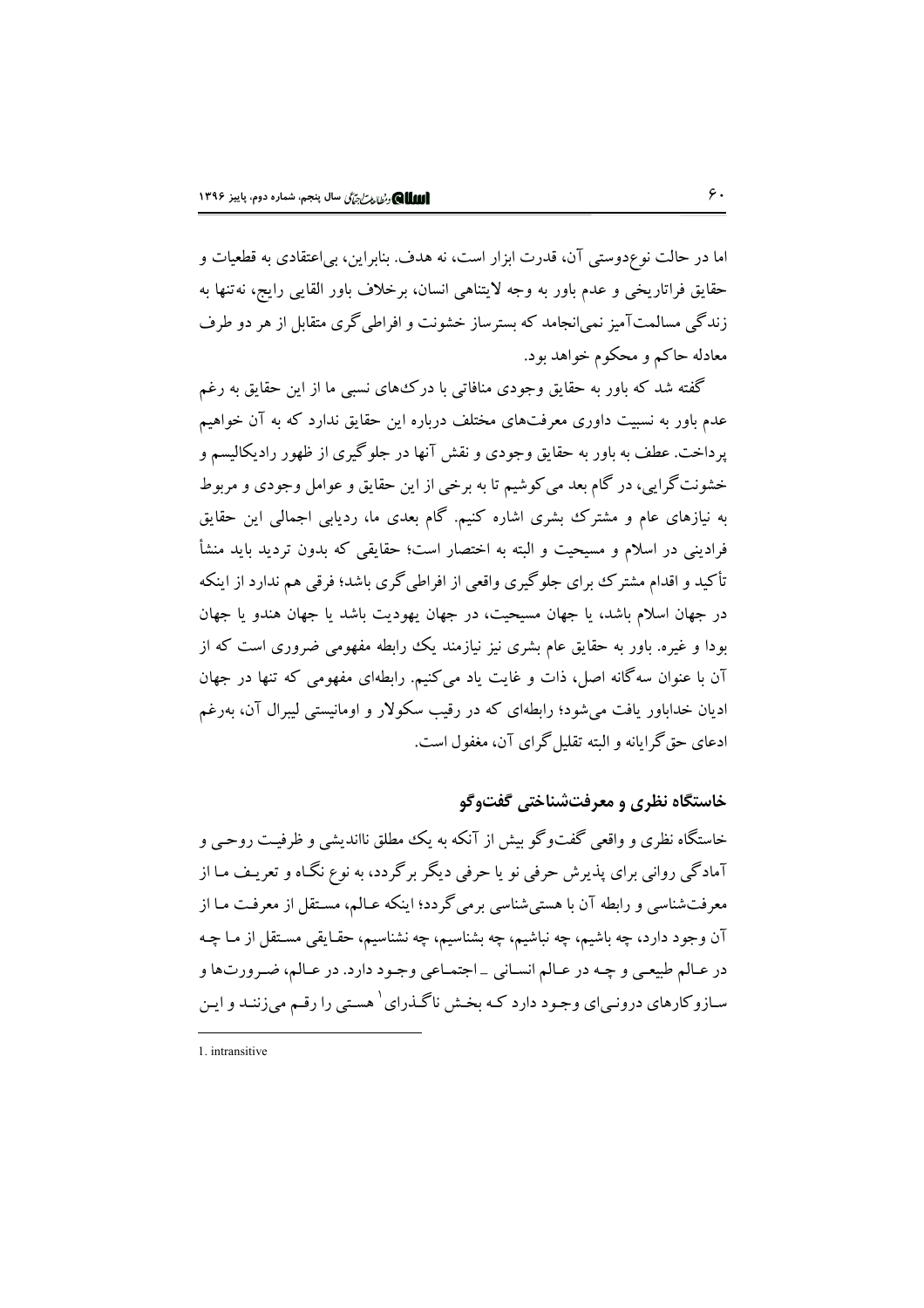ناگذرایودن منافاتی یا جرکت و شدن و در یافت فعلیتههای مختلیف عطیف بیه رابطیه نیا به وجود و وجود ندارد. عالم لایهلایه<sup>۱</sup> است و دیگر بودگی و دیگر شدگی در ذات وجـودی عالم نهفته است. لايهلايهبودن واقعيتهاي عالم ناظر به وجه تجربي، فعليت يافته و ضـروري وجودي، از يک سو و نيروها و واقعيات نوظهور ساختاري از ديگر سـو اسـت. عـالـم، عـالـم باز، لا بهلا به و واجد ظرفتهای وجودی برای تغییر و شـدن است. عـالم، قابـل تقلیـل بـه جهان تجربي و جهان قابل مشاهده و يا به عبارتي، تقليل لايه واقعي يـا ضـروري آن بـه لايـه قابل مشاهده آن نیست. تقلیل عالم به جهان تجربی و جهان مشاهدتی، تقلیل واقعیت به لایـه بالفعل و قابل مشاهده و در نتیجه، بستهدیدن و بسته و دن عالم است. بستهدیدن و بودن عبالم؛ یعنی، نفی تغییر و قابلیتهای معطوف به «شدن»، تغییر و شدنی که ریشه در بافت وجـودی اشياء، اعم از طبيعي و انساني دارد. در جهان بسته است كه فـرض اسـتقراء توجيـه مي شـود. چون در استقراء است که عملاً قرار نیست هیچ اتفاق تـازهای رخ دهـد، آینـده در حـال و گذشته است؛ چون آنچه در گذشته اتفاق افتاده است، قـرار اسـت در آینـده نیـز رخ دهـد. استقرابي كه متكي ير فرض جهان بسته و فرو كاستن واقعيت عبالم بـه وجبه فعليـت بافتـه و قابل مشاهده آن است. بسته و دنی کـه سدون تر دیـد دلالتـی محافظه کارانـه و نومیدانـه و در نتیجه، پأسی فلسفی برای پشرخواهد داشت؛ پأسی که نتیجهاش پیا انیزوا، پیا خودکشبی پیا دگر کشی است. عالم همین است تا بوده، چنین بوده و هم اکنون نیز چنین است و در آینده نیز همین خواهد بود. انسانها محصور در این عالم بسته و محکوم به سرنوشت لایتغیر خـود هستند. اگر قرار است تغییری اساسبی در زنـدگی انسـان رخ دهـد، ایـن تغییـر بایـد توجیـه هستی شناسانه و وجودی داشته باشد؛ با فرض بسته بودن و ثابت بودن عالم، چه تغییری و جه شدني؟

انسان هم بخشی از طبیعت است؛ طبیعتی که واجد حرکت بوده و دارای سازوکارهای درونی است. وجود ربطی و اجتماعی انسان، رابطهاش با خود و دیگری و بهطور خاص، وجه ساختاری حیات اجتماعی عطف به واقعیات و نیروهای نوظهور، منافاتی با وجه طبیعی، فطری و نسبت انسان با طبیعت ندارد. اگر اشیاء طبیعی عطف به قابلیتهای وجودی

<sup>1</sup> stratified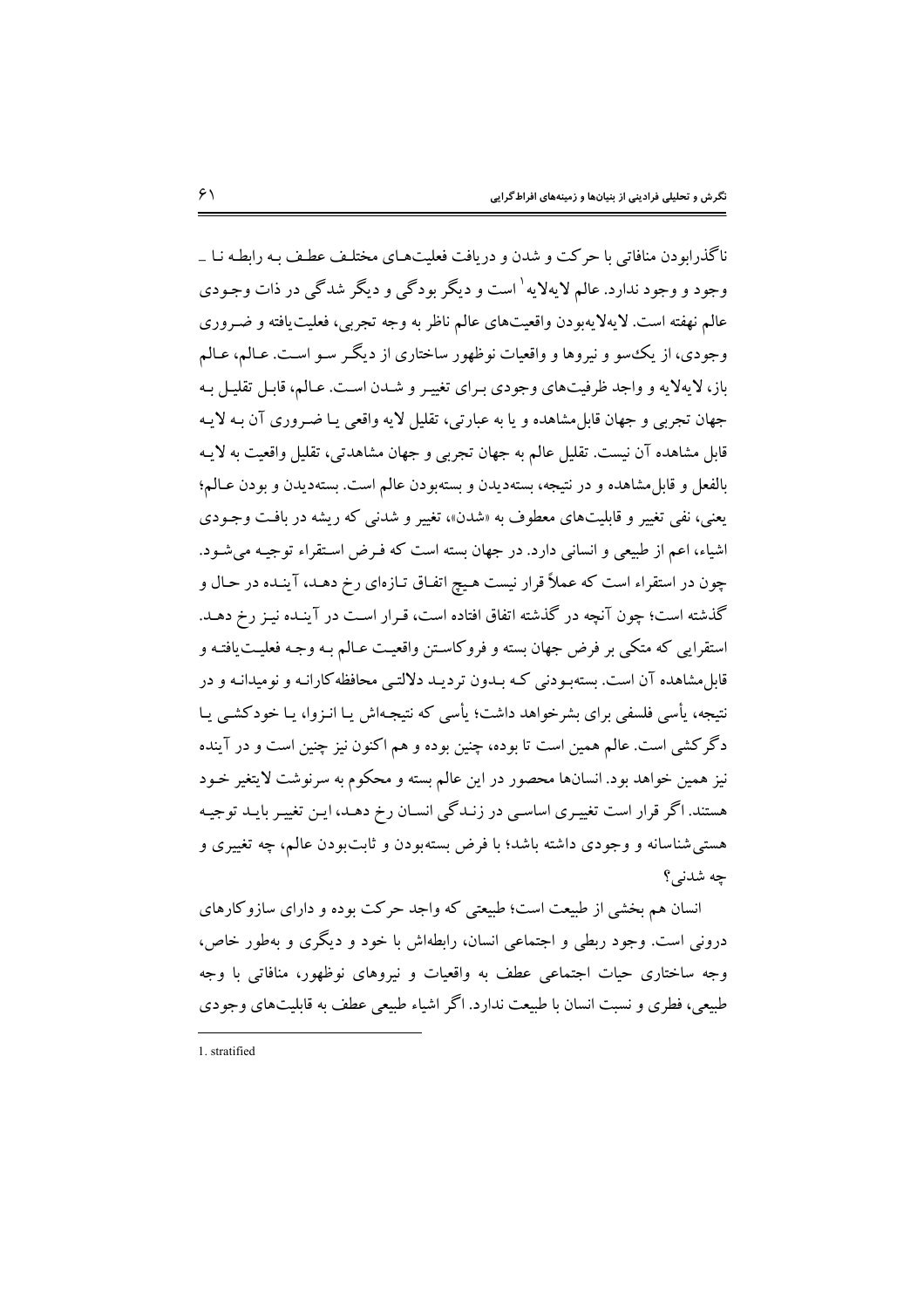در حال حرکتاند، انسان نیز عطف به همین قابلیتها و ظرفیتهای درونی طبیعی و انسانی خود است که در حال حرکت است؛ حرکتی طبیعی و حرکتی ارادی، عطف به قابلیتهای وجودی خود. میل به آزادی و رهایی و کمالجویی و در کل فعلیتبخشی به قابلیتهای ذاتی و البته خدادادی، بخشی عمده از محر کههای ارادی انسان بهشمار می روند.

بر پایه این نگرش که ریشه در تلقی وحدت درعین کثرت و نگاهی دیالکتیک به یدیدهها دارد، هر گونه دوگانهنگری <sup>۱</sup> محض و مطلق زیر سؤال میرود و مخدوش میشود؛ دوگانههایی مثل نفس و بدن، انسان و طبیعت، علوم انسانی و علوم طبیعی، بود و نمود، حکمت نظری و حکمت عملی، نظریه و عمل، نظریه و ارزش، نظریه و مشاهده، واقعیت و ارزش، عقل و عشق، علم و دين، علم و هنر، علم و جامعه، دين و سياست، دنيا و آخرت، خطا و صواب، دالٌ و مدلول، خدا و انسان یا خدا و خلق، شرق و غرب، جامعه اسلامی و جامعه غيراسلامي و … .

با نفي حقايق وجودي است كه رشته اصلي وحدت از هم مي گسلد، تفاوتها و اختلافات و منازعات برجسته می شود و فوران می کند. بیذیریم که عامل اصلی بروز وجوه فیزیکی و سخت اختلافات در قالب رادیکالیسم و خشونت گرایی، نادیدهانگاشتن اشتراكات و بر جسته كردن تفاوتهاست. طبعاً در زیرین ترین لایه؛ یعنی لایه هستی شناختی باید به این دوگانهنگریهای محض که قطع نظر از ریشههای تاریخی آن بهلحاظ هسته شناسه از زمان دکارت<sup>۲</sup> به این طرف، برجسته و تئوریزه شد، پورش تُرد و طرحی نو درانداخت. طرحی که ضمن به رسمیتشناختن تفاوتهای طبیعی و اجتماعی از وحدت و اتصال وجودي آنها غافل نشود.

از میان دوگانهنگریهای مزبور، دوگانه واقعیت\_ارزش <sup>۳</sup> که از زمان هیـوم <sup>۴</sup> بـاب شـد، بیشترین تناسب را با موضوع مقاله ما دارد. بر پایه این دوگانگی، واقعیت و ارزش دو سـنخ جداگانهاند، یکی وجودی و البته با فرض تقلیـل واقعیـت بـه لایـه بالفعـل و قابـل مشـاهده و

<sup>1.</sup> dualism

<sup>2.</sup> Descartes

<sup>3.</sup> fact-value

<sup>4</sup> Hume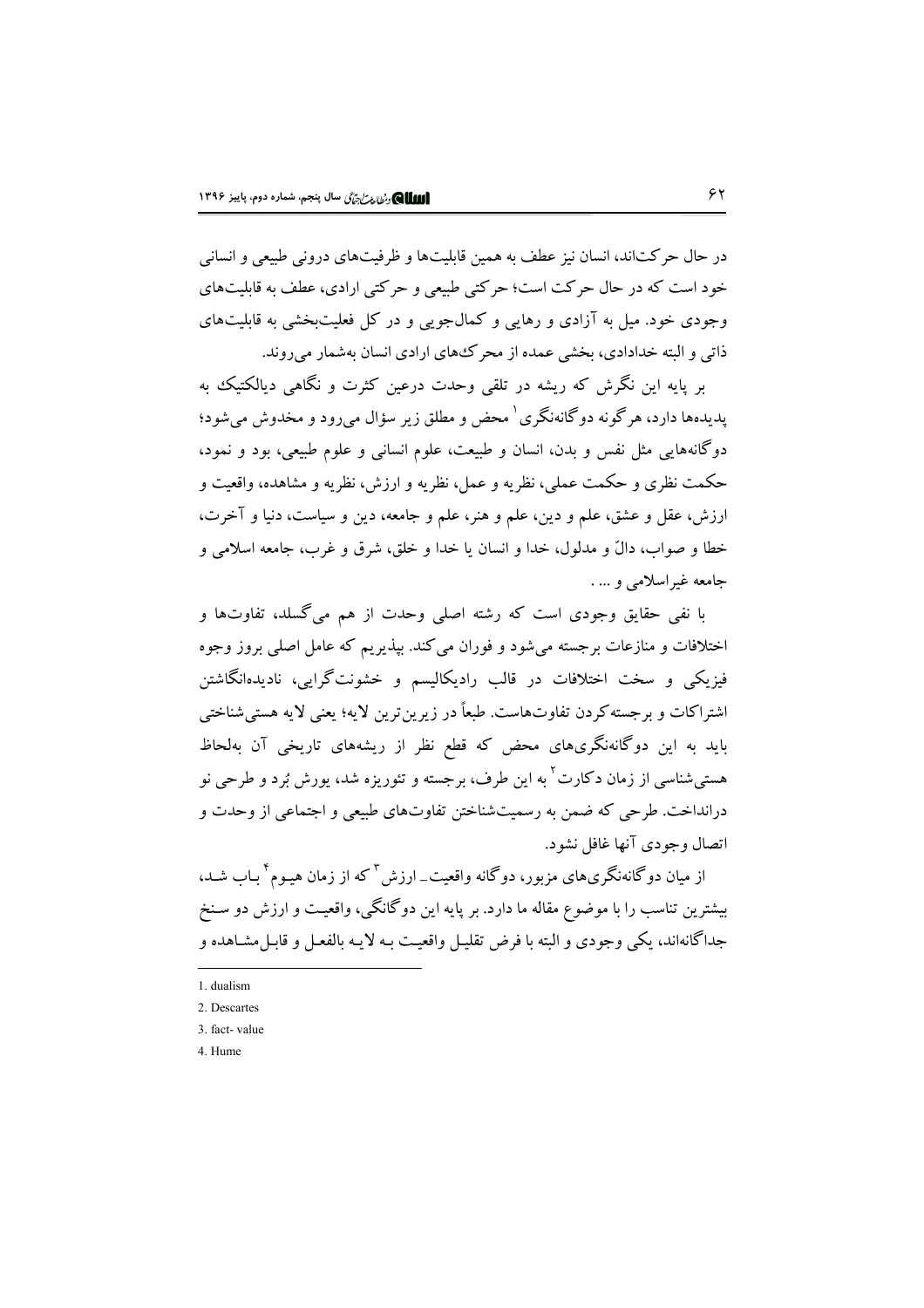دیگری قراردادی و اعتباری و بدون هیچ رابطهای با واقعیت است. در ایـن صـورت اسـت که در بدترین حالت، نسبیت ارزشی و اخلاقی و در بهترین حالت، فروکاستن آن بـه وجـه عاطفي، بياني و حتى عقلاني كانتي ٰ و بدون پشتوانه وجودي، توجيهپذير مي شـود. بـه تعبيـر آندرو کالیر <sup>۲</sup>، جـدایی واقعیـت و ارزش بـه ایـن می،مانـد کـه چیـزی را حقیقـت بـدانیم امـا باورمان به خلافش تعلق بگیرد و برعکس، چیزی را ارزش بدانیم که کاذب است. در حالی که این پرسش که چه باید درباره x متعهد باشیم، مستقل از این پرسش نیست که چه چیـزی درياره x درست است (.Collier, 1998: 445- 449).

روی بسکار " ضمن مفروض دانستن بسترسازی، برانگیختگی یا حتی تأثیر علّی واقعیت و ارزش بر یکدیگر، بر ارزش باربودن نظریه و دلالت ارزشبی نظریـه هماننـد عمـل بـاربودن نظريه و دلالت عملي نظريه اصرار مي ورزد. از نظر او، بهترين (دقيـقترين، صـحيحترين يـا کامل ترین) توصیف یک موقعیت اجتماعی، همواره به صورتی اجتنابناپذیر، ارزشی یا بـه عبارت ديگر، واجد اسـتلزامات ارزشــي خواهــد بــود (Bhaskar, 1998: xvii- xviii). در واقــع، تبیین، نقشی در برون رفت از عقاید کاذب و نامطلوب به سوی عقاید صادق و مطلـوب ایفـا مے کند.

وقتي شما قائل به جدايي واقعيت و ارزش مي شويد، علـوم انسـاني تـان خنثـي مي شـود و نمی تواند به درد انسان توجه کند و فقط باید گزارش کند که من بی طرفم. اما مگر می تـوان بی طرف بود؟ عالِم اجتماعی باید به موضوع اجتماعی بپردازد که فقط پدیده واقعی نیست، ايده مرتبط با اين واقعيت اجتماعي هم جزء موضوع اجتماعي است. اين واقعيت اجتمـاعي یا واقعیت ساختاری یا نهادی، مرتبط با یک ایده است؛ ایدهای که آن را باز تولیـد و ایجـاد کرده است. علوم اجتماعی باید واکاوی انتقادی کند و تبیین صـحیح بـه دسـت دهـد. اگـر عالِم اجتماعی نتواند تبیین صحیح و کامل و درست به دست دهد و ایدهای غلط را بازتولید کند، خودش، ایدهای غلط میشود و بنابراین، باید نسبت به خودش هم انتقادی باشد. به هـر حال و در مجموع، بهترین عالم اجتماعی کسی است که به مـن بگویـد: مـن چـه کـنـم، چـه

<sup>1</sup> Kantian

<sup>2.</sup> Andrew Collier

<sup>3.</sup> Rov Bhaskar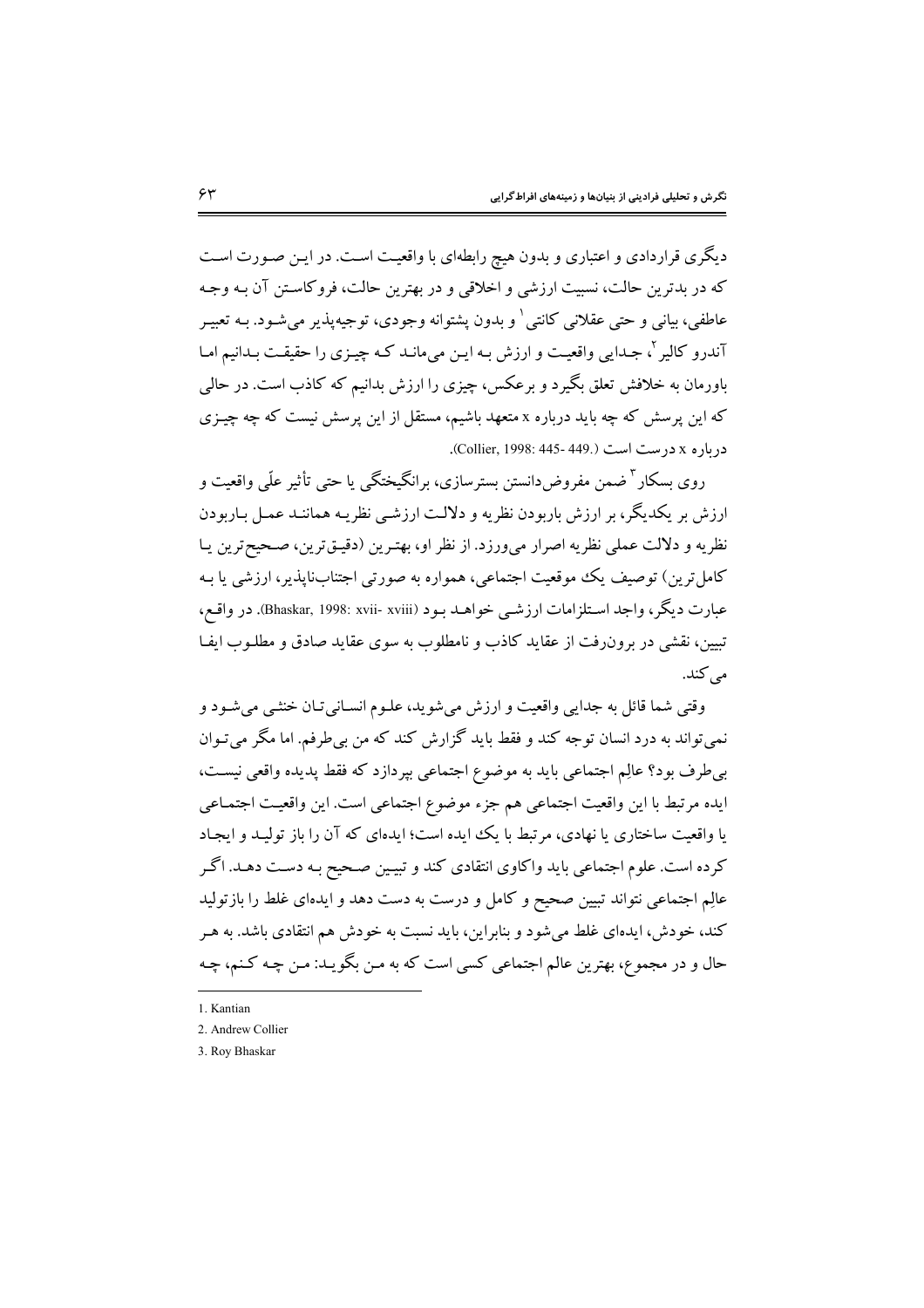انتخاب کنم، مورد علاقهام چه باشد؟ یک فلسفه اخلاق به دست دهد. نظریه اجتماعی بایـد يک فلسفه اخلاق به دست دهد، حسب همان رابطه هست و بايـد. حـالا بـالاتر مـيرويم و مي گو پيم، ارزش ها وجودي!ند، نفس!لامري!ند. خو شبختانه، توجه به وجوه حكايت گري ل شناختاري<sup>7</sup>، مطلقيت<sup>7</sup>، كليت<sup>4</sup>، عينيت<sup>4</sup>و عملي بو دن<sup>۶</sup>اخلاق، از گرايشات غالب فيلسـوفان اخلاق در شرایط کنونی است (عماد افروغ، ۱۳۹۴: ۴۸–۵۳).

در این مجال اندک، فرصت بیشتری برای پرداختن به اخلاق بهمثابه یکی از مظاهر حقایق وجودی نیست، اما به این نکته هم اشاره کنم که توجه به وجه حکایت گری و شناختاری اخلاق در زیرینترین لایه، بهمعنای نفی تفاوتها و تکثرها در لایه کرداری یا اخلاقیات<sup>۷</sup> و هنجارهای اخلاقی نیست که در جای دیگر به آن یرداخته شده است. قصد ما در اینجا تنها اشاره به رابطه واقعیت و ارزش و وجودیدانستن ارزش های بنیادین و فطری یشری است.

قطع نظر از ناگذرا و حقایق وجودی ٔعالم، پاید توجه داشت که چون معرفت ما از این حقایق، به دلیل وجه مفهومی و عملی اجتماعی مشاهدات و ادراکات ما، گذرا<sup>۹</sup> است، نمي توان به راحتي و بدون گفتوگو و شنيدن قول ديگر، بهويژه در حيطه ارزش شناسي و دینی، ادعای درک مطابق با واقع را داشت. معرفت ما از اشیاء، اعم از طبیعی و غیرطبیعی، همراه با نظریه و طبعاً سرشار از خطاست و البته خطا با خود در کبی ضمنی از صواب را نیز همراه دارد. رئالیسم هستی شناختی ٔ ٔ، نسبیت معرفتی ٔ ٰ و خطایذیری ٔ ٰ در علم همراه با

- 1. knowing that
- 2. Cognitional
- 3. supervenience
- 4. categoricalness
- 5. objectivity
- 6. practicality
- 7 ethics
- 8. alethic truths
- 9. transitive
- 10. .ontological realism
- 11. epistemological relativity
- 12. fallibility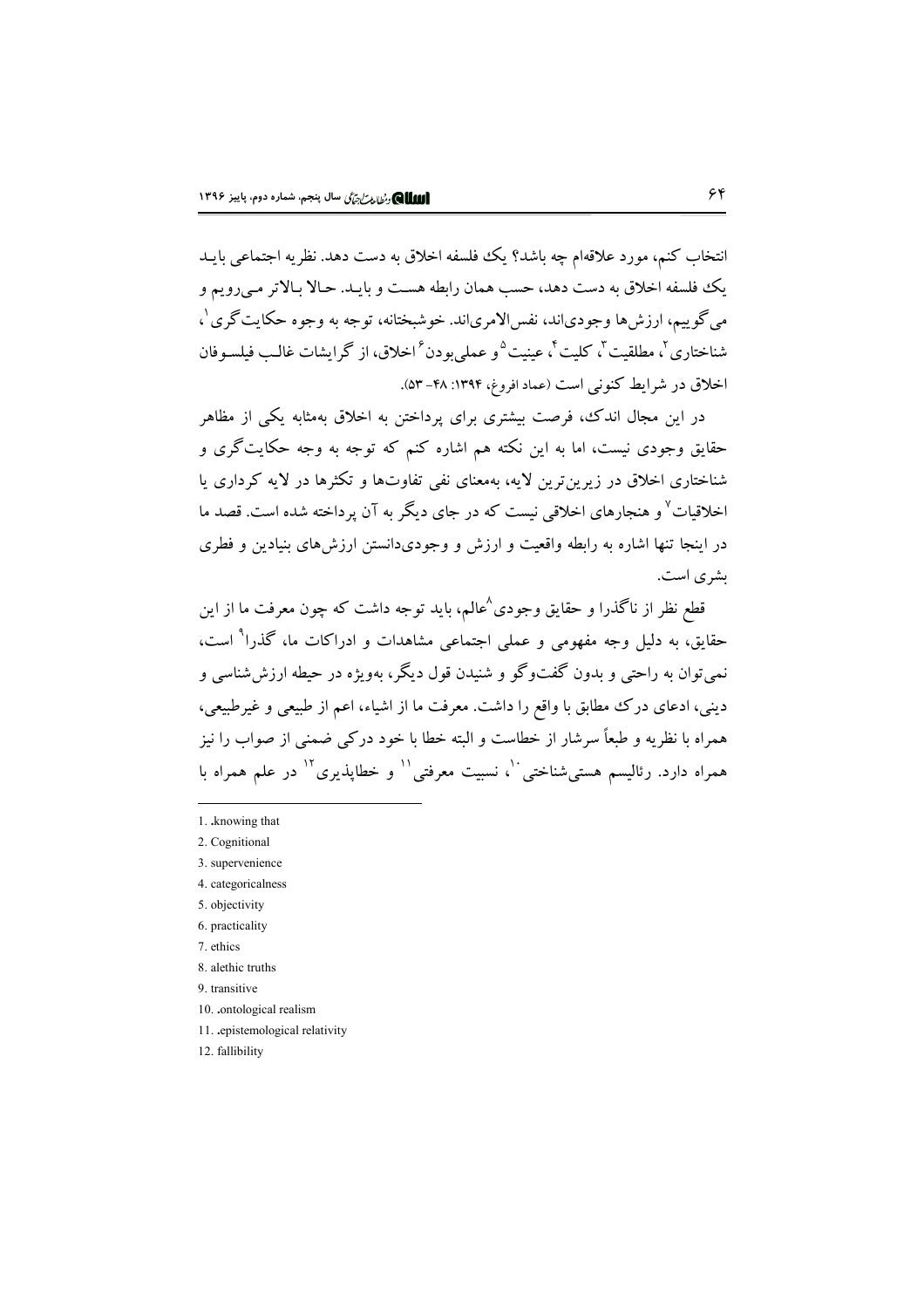عقلانیت داوری <sup>۱</sup> در نفی نسبت داوری<sup>۲</sup> از مفاهیم و عناصر کلیدی این نحوه نگاه است. عقلانیت داوری به این معناست که می توانیم بهلحاظ عمومی، مدعیات خود درباره واقعیت را به بحث بگذاریم. بهلحاظ معرفتشناختی، تمام یک چنین داوریهایی، موقتی و در معرض اطلاعات جدید یا ارزیابی مجدد خواهد بود. با این وصف، ما اغلب به نقطهای می رسیم که استدلال ما برای ادعاهای خاص، آنچنان محکم است که ما آمادگی آن را می پاییم که آنها را بهتر بدانیم. در این موارد، ما خود را در نقطهای می پاییم که رئالیستهای انتقادی، حقیقت وجودی، حقیقت اشیاء آن چنان که هستند، می نامند؛ اگر چه ما نسبت به مباحث جدیدی که ممکن است ظاهر شوند، باز و گشوده می،مانیم، اما توقع نداریم که یکی از آنها سر باز کند (همو، ۱۳۹۳: ۲۰- ۲۱).

نباید بین نسبیت معرفتی و نسبیت داوری خلط کـرد. آنچـه نسـبیگرایی معرفتـی بـر آن دلالت دارد، این است که تمام داوریهـای مـا بـهلحاظ اجتمـاعـ و تـاریخـ موقعیتمنـد آ هستند. داوریهای ما با محیط و دانستههای بالفعل و معیار ارزیابی غالب مشـروط می شـوند. لذا داوریهای ما همواره خطایذیراند. نسبی گرایی معرفتشناختی به این معنا نیز هست کـه ما در موقعیتی قرار داریم که بتوانیم جهان را به گونهای متفاوت ببینـیم. تجربـه مـا از جهـان تغيير مي كند (همان).

نسبیت داوری در واقع در پَس خود فاقد عقلانیت داوری و مبتنی بر نفی هستی شناسی، یا دستنایافتهبودن آن و یا تقلیل آن به نمود و معرفتشناسی است. نسبیت داوری بر این مدعاست که چون راهی برای داوری بیرونی و هستی شناسانه معرفتهای مختلف نداریم. طبعاً همه درک\$ها و معرفتها به یک میزان درستاند. در حالی که مدعای نسبیت معرفتی برخاسته از رئالیسم هستی شناسی این است که با توجه به نوع نگاهمان به هستی و باور به ضرورتهای عالم، رسیدن به این ساحت هستی شناختی، کار بسیار دشواری است که بسته به موضوع مورد نظر باید از روشهای خاص و متناظر تبعیت کند. این موضوع و متعلق

<sup>1.</sup> judgmental rationality

<sup>2.</sup> judgmental relativity

<sup>3.</sup> contextualized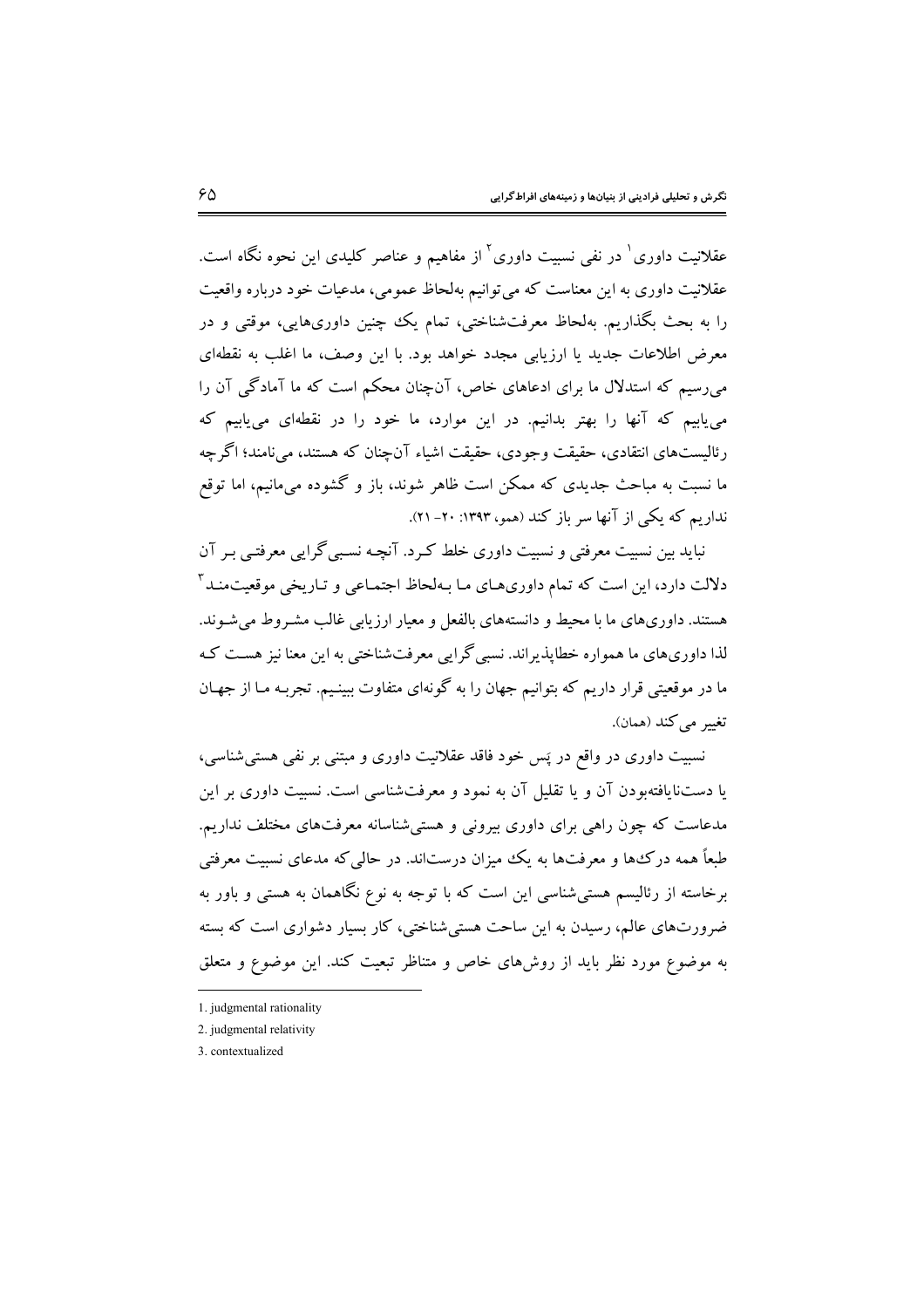شناسایی ماست که نوع داوری معرفتهای متنوع ما را تعیین میکند، شاید بشود ملاکات داوری در مورد موضوعات طبیعی را عبارت از بیناذهنیت مفهومی، کفایت عملی و تجربی و با تسامح سازگاری درونی نظریهها دانست، اما داوری موضوعات اجتماعی، قطع نظر از اشتراک شان با موضوعات طبیعی، به مراتب پیچیدهتر و سخت تر است؛ داوری ایی که می تواند یای رهایی بخشی و نجات انسان از روابط و ساختارهای اجتماعی و تاریخی دستوپاگیر را هم به میان کشد. این داوری در مورد موضوعات معنایی، استعارهای و رمزآلود، طبیعتاً پیچیدهتر میشود. بر پایه این نگرش، نقدی جدی بر نسبی گرایی که برای مثال باورهای دینی را مبرًا از مدعیات حقیقی و طبعاً مباحث عقلاني مي داند، وارد مي آيد و در نهايت، به چند نکته اشاره مي شود: اينکه حقيقتي وجود دارد که میتوان به آن دست یافت؛ اینکه در تعقیب حقیقت دچار خطا میشویم؛ اینکه میتوانیم درباره آن، بحثی عقلانی داشته باشیم؛ اینکه بهشدت مناظره درباره موضوعات دینی را ارج می، هیم و باید دیالوگ بینادینی واقعی وجود داشته باشد که در آن مشارکت کنندگان از مواضع خود دفاع کنند و در برابر نقدهای وارد بر آن باز و گشوده ياشند (همان: ١٩).

گشودگی در برابر نقد که ترجمانی از گفتوگوی پیش(ونده به تعبیر داگلاس پورپورا<sup>۱</sup>است، نوعی گفتوگوی فلسفی و بر پایه تفاوتهاست و نه اشتراکات. اینکه تمام ادعاهای خود درباره حقیقت را روی میز بگذاریم و بیش از آنکه مترصد قانع کردن دیگری باشیم، خواهان قانع شدن خودمان باشیم. یک دلیل روشن برای اینکه به این روش روی بیاوریم، این است که قول و ادعای دیگری نیز راجع به موضوع واحدی وجود دارد که برای مثال با قول و ادعای من یکی نیست و متفاوت است و من باید حسب مباني نظري و هستي شناسانه فوقالذكر، آمادگي روان شناختي اين گفتوگوي بهاصطلاح پیش رونده را داشته باشم که مستلزم شناخت خود و دیگری است؛ البته شرایط اجتماعی و ساختاری کنونی عالم، هنوز مستعد این نوع گفتوگو نیست و

<sup>1.</sup> Douglas Porpora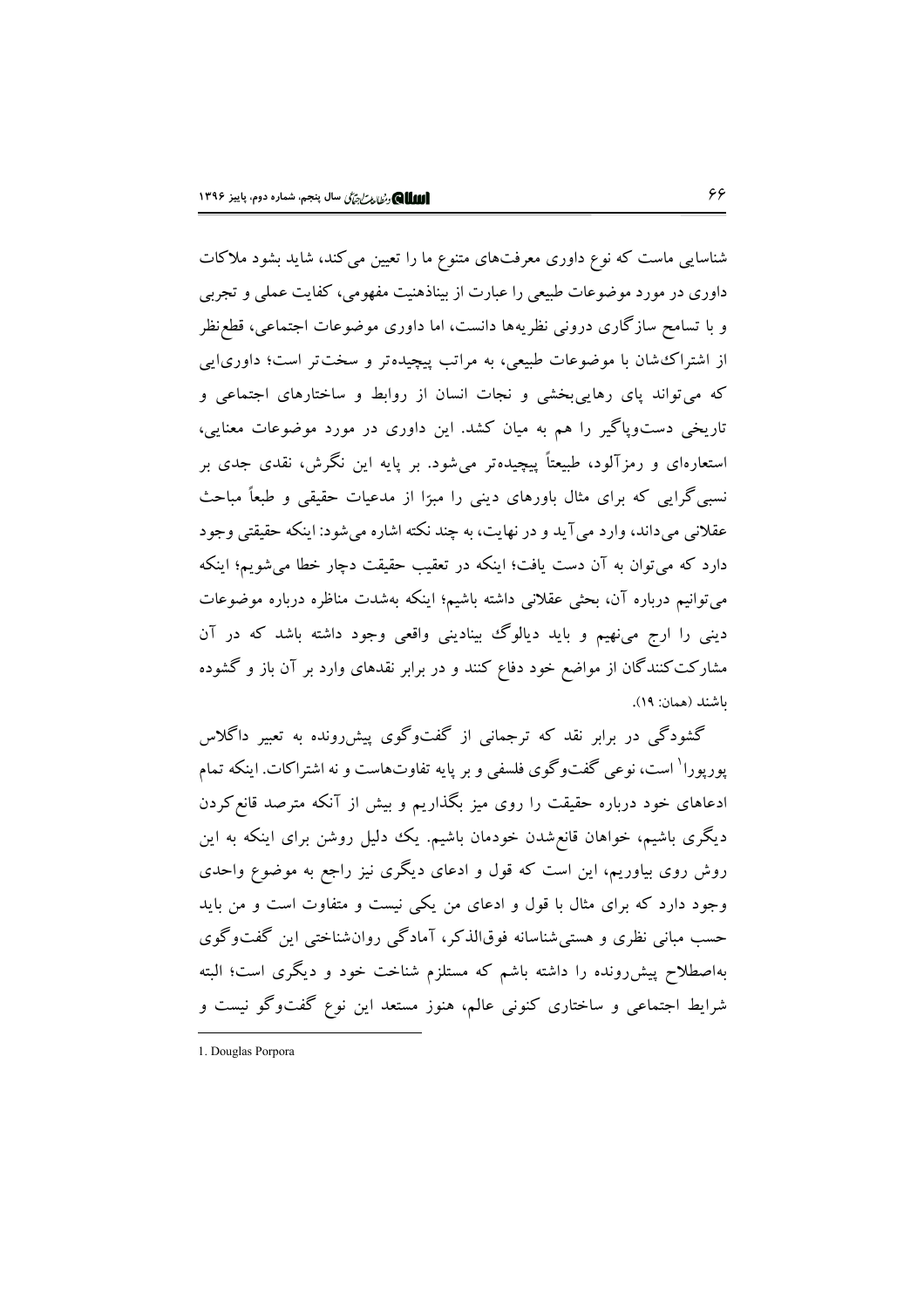کماکان باید به گفتوگوی پسررونده یا درجازننده دل خوش کرد؛ یعنی گفتوگویی بر پایه اشتراکات. شاید در سایه پیشبرد همین گفتوگو بتوان شرایط را برای گفتوگوی پیش رونده و البته به تدریج مهیا کرد. به تعبیر پورپورا، اگر در مورد باورهای دینی خود جدّی هستیم، باید در برابر حقایقش جدی باشیم و برای اینکه جدّي باشيم، بايد براي زير سؤال(فتنش هم جدّي باشيم و براي اينكه بتوانيم زير سؤال ببریم، باید دلیل داشته باشیم و دلیلش، اعتقاد دیگران است. همین که دیگران موضوع مشترکی را جوری دیگر میفهمند، می تواند دلیلی برای به زیر سؤال کشیدنشدن باور من باشد (Archer, Collier and Porpora, 2004: 112). دلایل توجیهی گفتوگوی پیش رونده \_ به تعبیر او \_ می تواند یا درستبودن مدعیات رقیب ولو جزیی باشد، یا بازتابدادن چشم|نداز محدودی از یک حقیقت بزرگءتر از سوی هر کدام، یا ارجاع به حقیقت غایبی متفاوتی از سوی ادیان مختلف باشد و البته این احتمال نیز وجود دارد که مدعای هیچ مذهبی درست نباشد.

درست است که باور متفـاوت دیگـران در مقایسـه بـا مـا دلیلـی بـرای زیـر سـؤال بـردن باورهای خودمان است، امـا دليـل وقتـي واقعـاً جـدي مي شـو د كـه آن را بهتـر از باورهـاي خودمان از روی استدلال بدانیم و این بهتربودن نیز ریشه در یک تعهـد هستی شناسـانه دارد که حتی مقولات عشق و رحمت را نیز در برمی گیرد. هـدف گفتوگوی دینـی در واقـع، فهم دیگران است. هدف، بسط فهم درک بینادینی و بهطور خاص از بینبردن عقایـد قـالبی است. در نهایت، هدف گفتوگوی دینی، عمل مشترک برای دنیایی بهتر ذیل تدوین یک اخلاق وجودي و جهاني بيناديني است (119 : Ibid).

قطعنظر از موانع اجتماعی و حتی معرفتی و فلسفی گفتوگوی پیش رونـده، انجـام ایـن گفتوگو در سطح بینادینی، دروندینی یا بینامذهبی (بین مذاهب درون یک دیـن) و حتـی درون مذهبی، در رسیدن به حقیقت از ضرورتهای بلاتردید زمانه ماست.

البته جدا از مبانی نظری و معرفتشناسی گفتوگو که بـه آن اشـاره شـد و قطـع نظـر از پیش شرط روانشناختی و آمادگی روحبی و روانبی بیرای پیذیرش حرف نیو و مطلوبیت گفتو گوی پیش دونده، شروطی سلبی نیز برای پیشیرد فرایند گفتو گو طبرح شیده است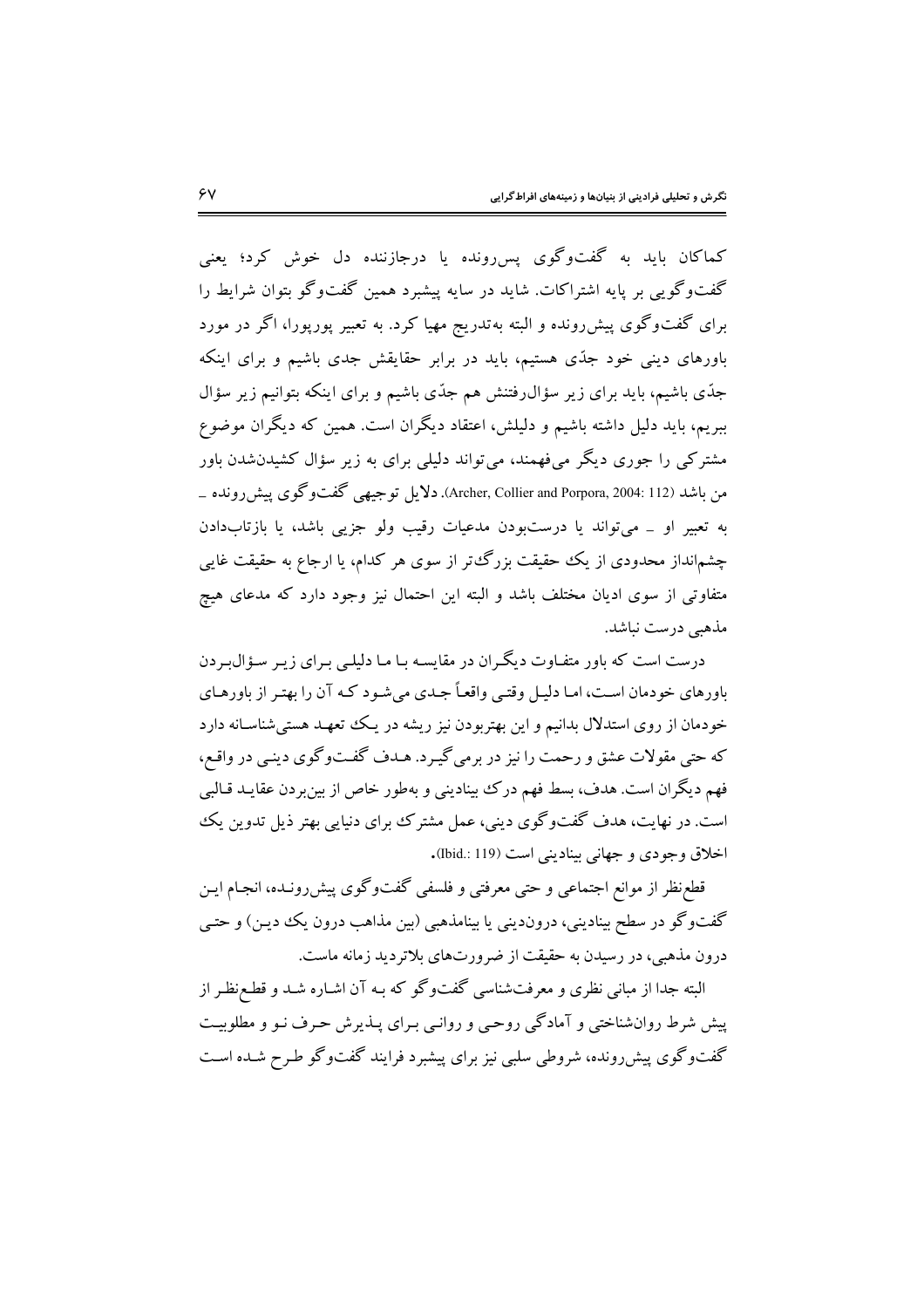کـه در ايـن ميـان تنهـا بـه جلـوگيري از دو شـرّ سـرکوب <sup>۱</sup> و شـرّ قطـع <sup>۲</sup> مـورد نظـر الســدر مک اینتایر <sup>۳</sup> اشاره می کنم، اینکه در گفتوگو، هیچ یک از طرفین به دلیل جایگاه سیاسی \_ اجتماعی خود، دیگری را سرکوب نکند و مدام به همین دلیل بـه قطـع بیـان مواضـع طـرف مقابل خود نپردازد (افروغ، ۱۳۹۳: ۳۹۶). به علاوه، بهلحاظ شرایط اجتمـاعی و سیاسـی و دوره تاریخی که در آن به سر می بریم و قطع نظر از روزنههای امیدی که در جایی از آن با عنـوان عصر بازگشت خدا یاد کردهام و دیگران از آن بـا عنـوان هزارهگرایـی دینـی یـاد کردهانـد (Archer, Collier and Porpora, 2004: 6)، در ضہ ورت انجـام گفــتوگوی دینـبی بـر پايــه مشترکات و با نیمنگاهی به تفاوتها برای رسیدن بـه حقیقـت و تفـاهـم بیشـتر بـر سـر آنهـا بهعنوان مقدمه و بستری برای اقدام مشترک هیچ تردیـدی نیسـت. در شـگفتم! چـرا بـا ایـن سابقه گفتوگو و بـا ايـن ضـرورت، شـاهد اقـدام مشـتر ک قابـل تـوجهي نيسـتيم، يـا ايـن گفتوگوها ناتوان از ایجاد مفاهیم مشترک بودهاند، یا دوگانه غالب نظریـه و عمـل اینجـا هم نمود يافته و عزم جزمي براي عمل وجود ندارد و يا بـهرغـم عـزم و انگيـزه جـدي، موانعی بر سر راه وجود دارد. این موانع کدامنـد؟ اقـدامات مـا بـرای فهـم و رفـع آنهـا کدامند؟ شاید اشکالی در جهانشناسی و واقع شناسی ما وجود داشته باشد؛ شـاید بـیش از اندازه قَدَرگرایانه و خوش بینانه به عالم نگاه می کنیم؛ شاید مسئولیت عملی خـود در مواجهه با آسیبها و تلخیهای عالم را فراموش کردهایم؛ شاید اصولاً در عالم، آسیب و تلخې نمې بينيم؛ شايد ارزيابي خوبي از جايگاه و توان خود نداريم. هر دليلې كه در كـار باشـد، كارنامـه عمـل مشـترك مـا در قبـال فجـايع بشـري، تبعـيضهـا، بيعـدالتيها، خشونتها و ظلمها كارنامه درخشاني نيست. شمّ و فهم عام من از اديان بـه مـن اجـازه نمی دهد که این واقعیات و آسیبها را مورد نفرت دین ندانم، اما چرا در عمل اتفاق مـورد انتظاری رخ نمی دهد، اگر اسیر تفاوتگرایی هـای محـض\_ ولـو در عمـل \_ نیسـتیم، پـس اشكال كار كجاست؟

<sup>1.</sup> evil of suppression

<sup>2.</sup> evil of disruption

<sup>3.</sup> Alsadair MacIntyre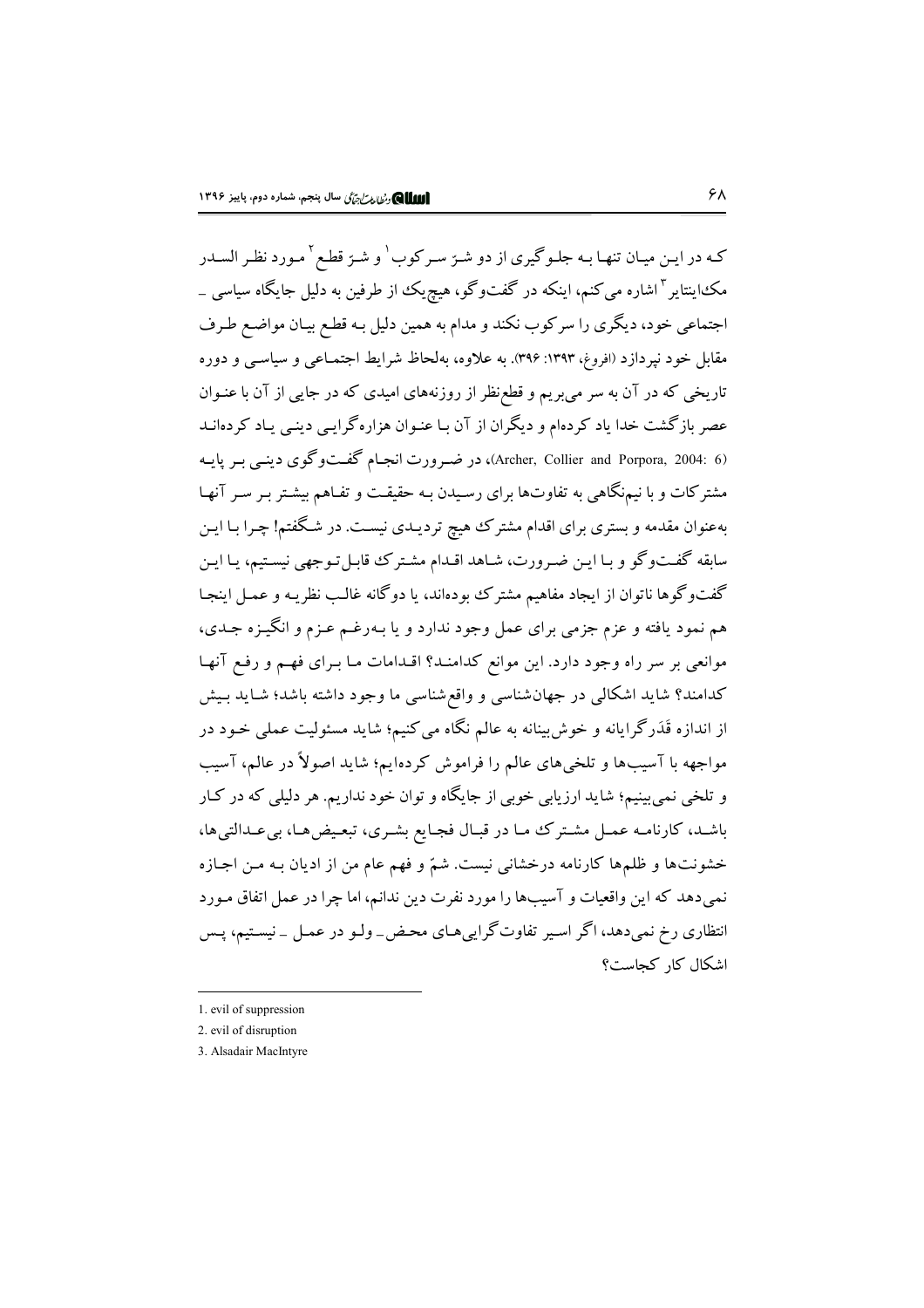## حقايق وجودي و نيازهاي عام بشري

از همان ابتدای مقاله بهدنبال فهم حقایق وجـودی انسـان کـه سـایهای بـر نیازهـای واقعـی او میافکند، بودیم. این حقایق، ناظر بر «انسان\_در\_طبیعت\_در\_ اجتماع» بوده و چهـار سـطح حیات اجتماعی، یعنی یا «طبیعت، یا خود، یا دیگری و یا روابط و ساختارهای اجتمـاعی» <sup>۱</sup> را دربرمی گیرد. این چهار سطح، چهار سطح واقعبی حیـات انسـانی اسـت کـه در واقـع چهـار سطح نیاز او را رقم می;زنـد کـه می;توانـد بـه شـکلی واقعـی و رضـایتبخش و یـا نـاقص و غیررضایتبخش تأمین شود. اگـر وجـود انسـانی را بـه وجـوه فـردی \_ طبیعـی، گروهـی و جامعهای تقسیم کنیم، نیازهای هر وجه در واقع، حقوق همان وجه را تعیین می کند که بایـد مورد توجه قرار گیرد. اِشکال لیبرالیسم و سوسیالیسم به ترتیب، این است که اولی تنهـا فـرد را می بیند و اصالت را به فرد می دهد و بر حق آزادی اصرار می ورزد و دومی، تنها جامعه را می سند و اصالت را به جامعه می دهد و بر حق اقتصادی \_اجتماعی انسـان تأکـیـد مـه ورزد؛ در اين بين، حقوق معنوي و اخلاقي و در مرتبتـي، حقـوق فرهنگـي مغفـول واقـع مي شـود. دوگانه فرد \_ جامعه یا آزادی \_ عدالت با نگاه تقلیل گرایانه خـود بـه هسـتی انسـانی، عمـلاً حرکتها و جنبش های افراطی و تفریطی زیادی را رقم زده است. تأکیـد مفـرط بـر آزادی فردي به قيمت ناديـدهانگاشـتن حقـوق جمعـي از جملـه عـدالت، جنبش هـاي راديكـال جمع گرايانـه، و تأكيـد مفـرط بـر حقـوق اجتمـاعي، از جملـه عـدالت اجتمـاعي بـه قيمـت نادیدهانگاشتن حقوق فردی و آزادیهای مدنی و سیاسی، جنبش های رادیکـال فردگرایانـه را موجب شده است. دو انقلاب فرانسه و روسیه، دو مظهر بارز جنبش های رادیکال افراطبی و تفریطے دوران معاصر ما بهشمار میروند.

وجه فردی و عاملیت انسان در کنار وجه ربطی و ساختاری او، اقتضاء توجه به حقبوق متناظر با هر دو را دارد. توجه به این حقوق \_ که ریشه در نیازهای هستی شناسـانه افـراد دارد \_ بدون توجه به مقولات اخلاقي و معنوي و حقايق وجودي سـاز گار \_ کـه در جـاي خـود ریشهای هستی شناسانه دارد \_امکان پذیر نیست. به عبارت دیگر، اولاً جمع آزادی فـردی و

۱. این دستهبندی را مرهون روی بسکار هستم، اما استفاده از این دستهبندی برای ارائه یک زیرساخت نظری برای حقایق وجودی و نیازهای بشری به بنده اختصاص دارد.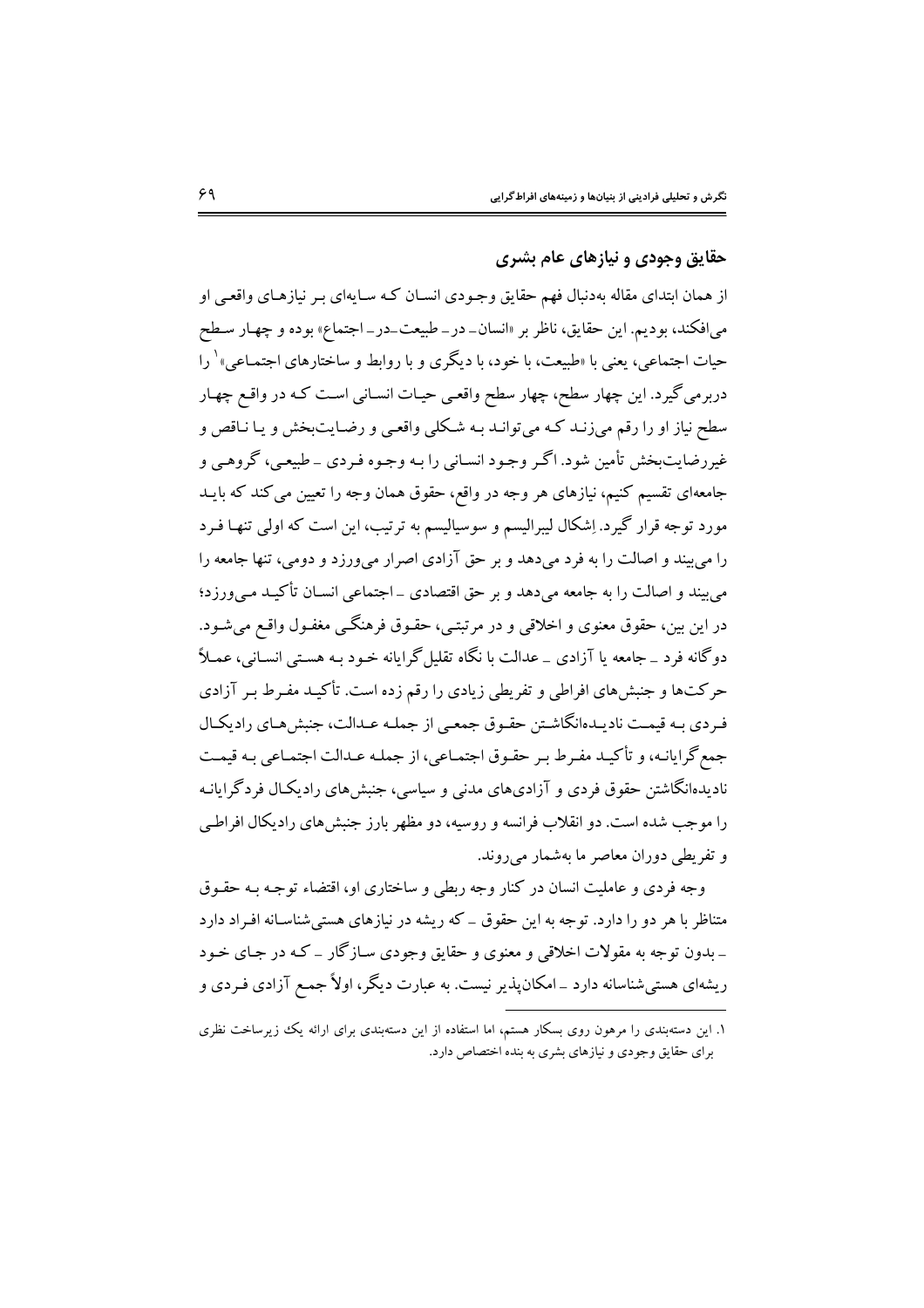عدالت اجتماعي بدون اخلاق و معنويت امكان يـذير نيسـت؛ چـون آزادي فـردي، تمـايلي خودخواهانه دارد و عـدالت اجتمـاعي، مبتنـي بـر تمـايلي نوعدوسـتانه اسـت. نوعدوسـتي و خودخواهي نيز ناسازگاري جوهري دارند؛ مقولـه اخـلاق «ديگر گـرا»<sup>\</sup> اسـت کـه مي توانـد خودخـواهي فردگرايانـه را در جهـت نوع‹دوسـتي ديگرگـرا تعـديل كنـد. ثانيـاً، اخـلاق و معنویت نیز در صورتی قابل توجیهاند که خود ریشه وجودی و هستی شناسانه داشته باشـند و امري اعتباري و قراردادي تلقبي نشـوند. آنچـه در نگـاهي کــلان و فلسـفي پاعـث افـراط و تفریط می شود، نگاه تقلیل گرایانه به هستی انسـانی اعـم از فـردی و اجتمـاعی اسـت. حتـی فروکاهیدن هستی انسانی به وجه اخلاقی و معنوی و فرهنگبی نیـز ترجمـانی از یـک افـراط است که با واکنش های افراطی آزادیخواهانه و عدالتخواهانـه روبـرو خواهـد شـد. نگـاه جامع به هستی انسانی و طبعاً توجه بـه حقـوق جـامع شـهروندی و توجـه بـه حقـوق آزادی، عدالت و اخلاق و معنويت، نياز و عطش كنوني بشر است.

از سوی دیگر، قائل شدن ذات و هستی و طبعاً نیاز برای انسان، بـدون اصـل تکیـه گاه پـا همان خدای قابلیتساز، قابل توجیه نیست. چگونه می توان ظرفیتها و قابلیتهای متناظر با اشیاء و هستومندهای<sup>۲</sup> مختلف را تصادفی دانست؟ این ظرفیتها یا بالقوهها، امکـانی هسـتند که نیازمند خالق و شرط بلاشرطی<sup>۲</sup> هستند کـه هــم در خلـق، هــم در غایــت، هــم در نگــاه دارندگی و یگانگی و یکپارچگی عالم نقشی مؤثر دارند. در این میان انسان قابلیتی دارد که از وجه جسمانی، نباتی، حیـوانی تـا انسـانی و اجتمـاعی انبسـاط می یابـد. قطـع نظـر از وجـه ۔<br>جسمانی \_ طبیعی انسان که وجه اشتراک او با سایر موجودات طبیعی و سایر موجودات غیر انسانی را رقم میزند و خواهناخواه ذات ذی ربط و نیـاز و حقـی متنـاظر را معلـوم می کنـد، وجـوه انسـاني و اجتمـاعي او نيـز دريچـهاي ديگـر بـه روي هسـتي متنـاظر و نيـاز و حـق او می گشاید. از حق طبیعی و جسمانی او که بگذریم، نوع انسانشناسـی فراطبیعـی مـا تـأثیری مستقیم بر حقشناسی او دارد. انسان را به وجه جسمانی و فردیاش فرو بکـاهیم، یـک چیـز عايـدمان مي شـود؛ او را بـه وجـه جسـماني و اجتمـاعي و سـاختارياش فـرو بكـاهيم، چيـز

<sup>1</sup> entities

<sup>2.</sup> unconditioned condition

<sup>3.</sup> meta-natural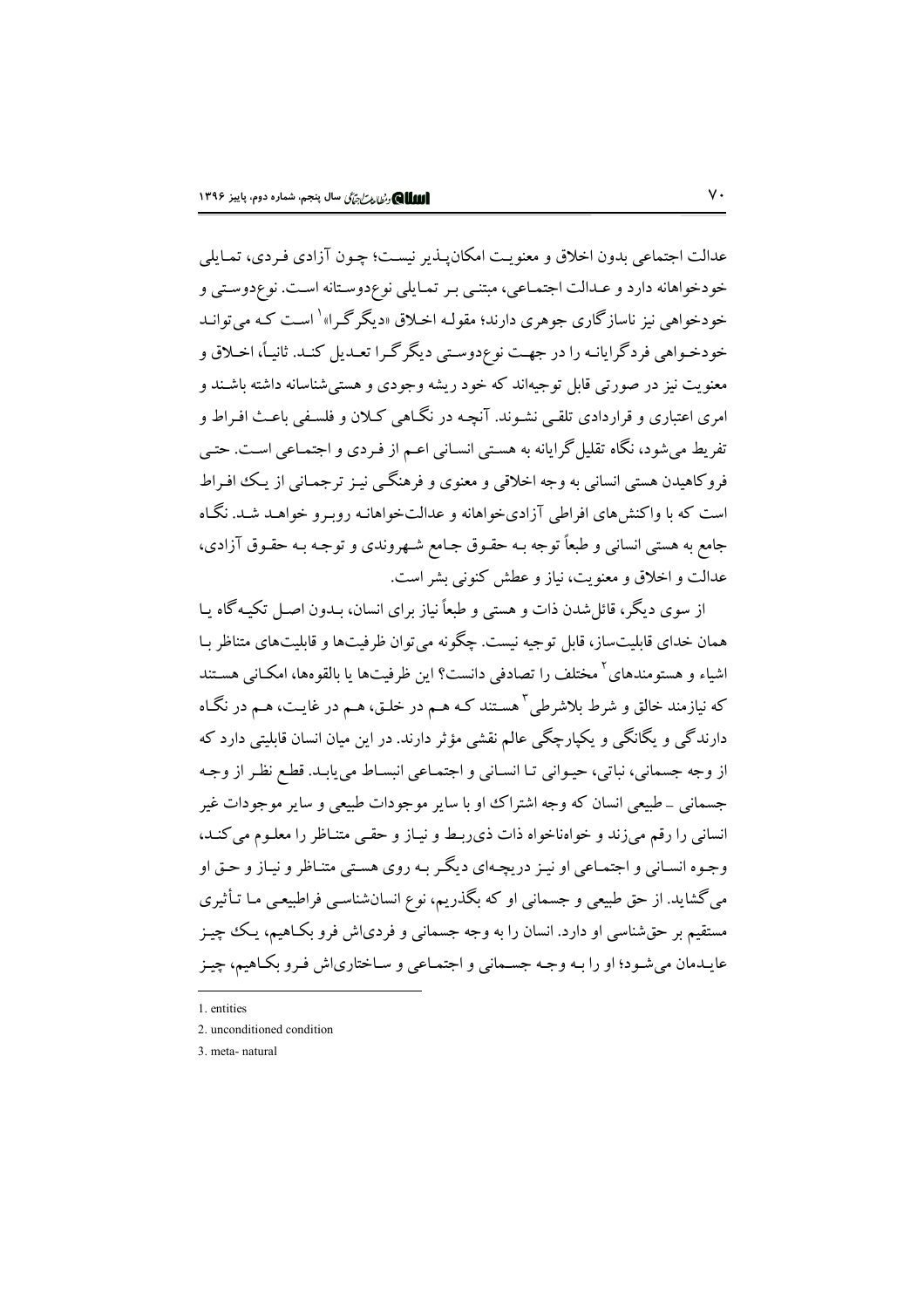ديگري عايدمان مي شود، او را به هر دو وجـه فـردي و اجتمـاعي بـا تفسـيري غيراخلاقـي و معنوی فرو بکاهیم، چیز دیگری عایدمان میشود. انسان را موجودی مادی و در چـارچوب نیازهای دنیـایی اش تفسـیر کنـیـم و خـواهنـاخواه گرفتـار دوگانـه دنیـا و آخـرت، یـا مـاده و فراماده` شويم، حقوق و تكاليفي بـراي او معلـوم مـي كنيم. او را موجـودي صـرفاً معنـايي و اخروی تفسیر کنیم، حقوق و تکالیفی دیگر برای او معلـوم مـی کنیم و اگـر او را موجـودی مادی \_ فرامادی تعریف کنیم، ضمن گرفتارنیامدن در دوگانـه مـادی و فرامـادی، حقـوق و تکالیفی دیگر برای او معلوم می کنیم.

در این بین، اگر از وجه اجتماعی و ربطی انسان در تعریف انسان غفلت کنـیم و تنهـا بـه وجه فردی انسان ولو ناثنویتگرایانه<sup>۲</sup>اکتفا کنیم، حقوق و تکالیفی برای او معلـوم مـی کنیم که اگرچه کامل تر از حقوق و تکالیف دو سر طیف دوگانه ماده و فراماده است، اما باز هـم .<br>ناقص است؛ چون هستی و نیـاز حیـات اجتمـاعی و ربطـی و سـاختاری او کـه انبسـاط یافتـه قابلیت انسانی اوست، نادیده گرفته شده است. انسـان بـا طبیعـت، بـا خـود، بـا دیگـری و بـا روابط و ساختارهای اجتماعی، به شـرط آنکـه در تمـامی سـطوح وجـه فرامـادی و معنـوی مغفول واقع نشود، ترجمان خوبی از انسانشناسی مورد نظر است.

در تمـام سـطوح، امكـان غوطهورشـدن در انـواع و اقسـام دوگانگيهـا وجـود دارد. در «انسان با طبیعت»، این امکان وجود دارد که تنها از منظری لذتجویانـه بـه خـود و طبیعـت بنگريم و با عقل ابزاري به جان طبيعت بيفتيم و تسلط بـر طبيعـت بـه اصـطلاح بي جـان و بی روح هدف و غایت اصلی مان باشد. این تفسیر معنـوی و غیرمـادی \_ یـا بـه عبـارت بهتـر تفسیر ناثنوی \_ از طبیعت انسان و غیر انسان است که مـا را از لـذّت و بهر هبـرداری بیشـتر از طبیعت باز میدارد و ما را هـم در حفـظ طبیعـت مسـئول میسـازد و هـم نگـاهی معنـوی و آیهای و جهتدار به عالم اعطا می کند.

در «انسان با خود» نیز این امکان وجود دارد که همانند انسان در طبیعت، تنها وجه مادی و «من» بالفعل مورد توجه قرار گیرد و از «من» واقعی و فطری غفلت صورت گیــ د. در ابــز

<sup>1.</sup> meta-substance

<sup>2.</sup> non-dualistic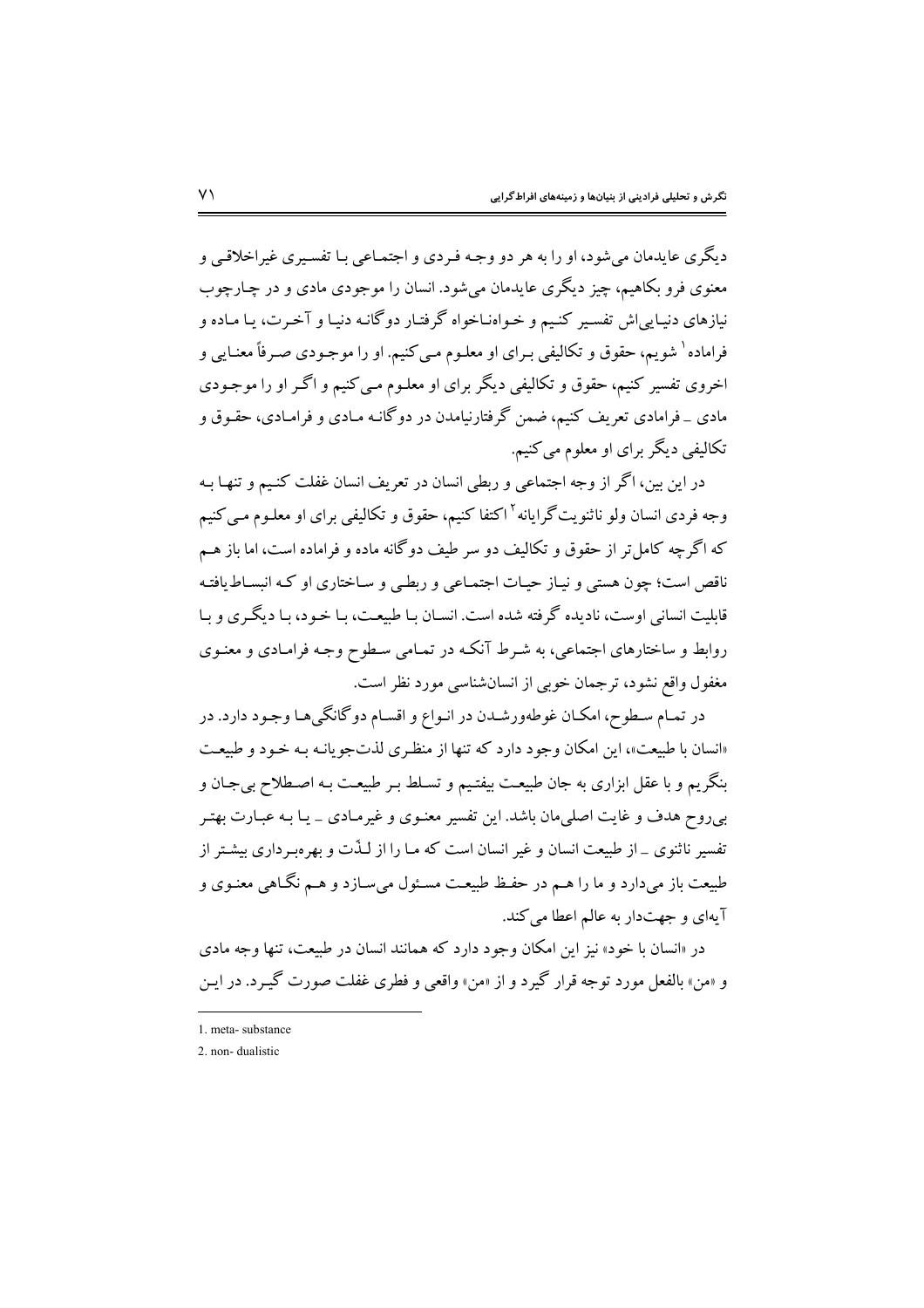حالت است كه تمام لذايذ معنوى و عرفاني و معطوف به وجه حيراني انسان و رمز آلودبودن هستی به وجه طبیعی متصوّر انسانی فرو می کاهد و آدمـی گرفتـار در انـواع و اقسـام بلیـات فردی و اجتماعی میشود، اضطراب و افسردگی و نومیدی از یک سو، تجاوز لگام گسیخته و میل به سلطه بر دیگری از دیگر سو. «من» واقعی و متصل به خـدای قابلیتسـاز اسـت کـه عامل اصلی نشاط و شادابی و نوعٖدوستی و مانع عمده جلوگیری از تجاوز به دیگری است. مقوله «انسان با خود» این قابلیت را دارد که به «انسان با خدا» نیز تسـری یابـد. اگـر سـخن از من واقعي و نداي باطن در ميان است، اين من واقعي و نداي باطن، بـدون خـداي مـر تبط بـا این من واقعی و این ندای باطن، قابلیت توجیه ندارد. مسلّم است که خـدای بـزرگ، قـوه و ظرفيت اين من واقعي را در همه انسانها بـه وديعـه نهـاده اسـت، امـا بـهلحاظ مفهـومي ايـن ظرفیت \_ همان گونه که اشاره شده \_ بدون وجـودی مطلـق کـه شـرط بلاشـرط همـه امـور مشروط و همه امکانهاست، قابلیت توجیه ندارد. شناخت این رابطـه مفهـومی، بـین خـدا و قابلیت، به همان میزانی کـه رابطـهای بـین ایـده و واقعیـات انسـانی اسـت، عـاملی اصـلی در .<br>دفتارها و واقعیات منبعث از خود واقعی و ملهم از نیدای ساطن است. گیزاف نگفتیهام اگیر مـدعبي شـوم كـه عامـل و محـر ك اصـلي تمـام عشـقهـا، نوع<وسـتيها، تجاوزنكر دنهـا، مقاومت کردنها و آزادگیها و رهاییها همین من واقعی و متصل و یگانـه بـا خداسـت کـه یقیناً جزء آموزههای مشترک ادیان ابراهیمبی است و بـا مفهـوم خودشناسـبی و خودسـازی تأکیدی ویژه بر آن شده است. در ادبیات قرآنی، با عنوان نفس لوّامـه و مقابلـهاش بـا نفـس اماره از آن باد شده است.

در «انسان با دیگری» این امکان وجود دارد که دیگری صرفاً از سر استخدام و خادمیت محض نگریسته شود، تنها به دیگری بهمثابه یک ابزار برخورد شود. طرف مقابل مـن، خـود .<br>یک هدف نیست که باید کرامتش و نیاز و حقوقش پیاس داشته شـود و مـن مسـئولیتی در برابر او دارم، او یک دیگری بیگانه است که باید مورد استثمار و بهره کشی من قرار گیرد یا در بهترین حالت مصائب و مشکلاتش ربطی به من ندارد. مواجهـه مـن بـا او از سـر اخـلاق خودخواهانه و لذتجو يانه است. او برده و بنده من است و من بايد بكوشم تا بر او مسلط شـوم و ارباب او باشم. اتفاقی که –همانگونه که قبلاً اشاره شد–با نفـی حقـایق وجـودی و جـایگزینی آن با قدرت گرایی، اتفاقی رایج در عصر تفاوت گرایی و دو گانهنگری محض است.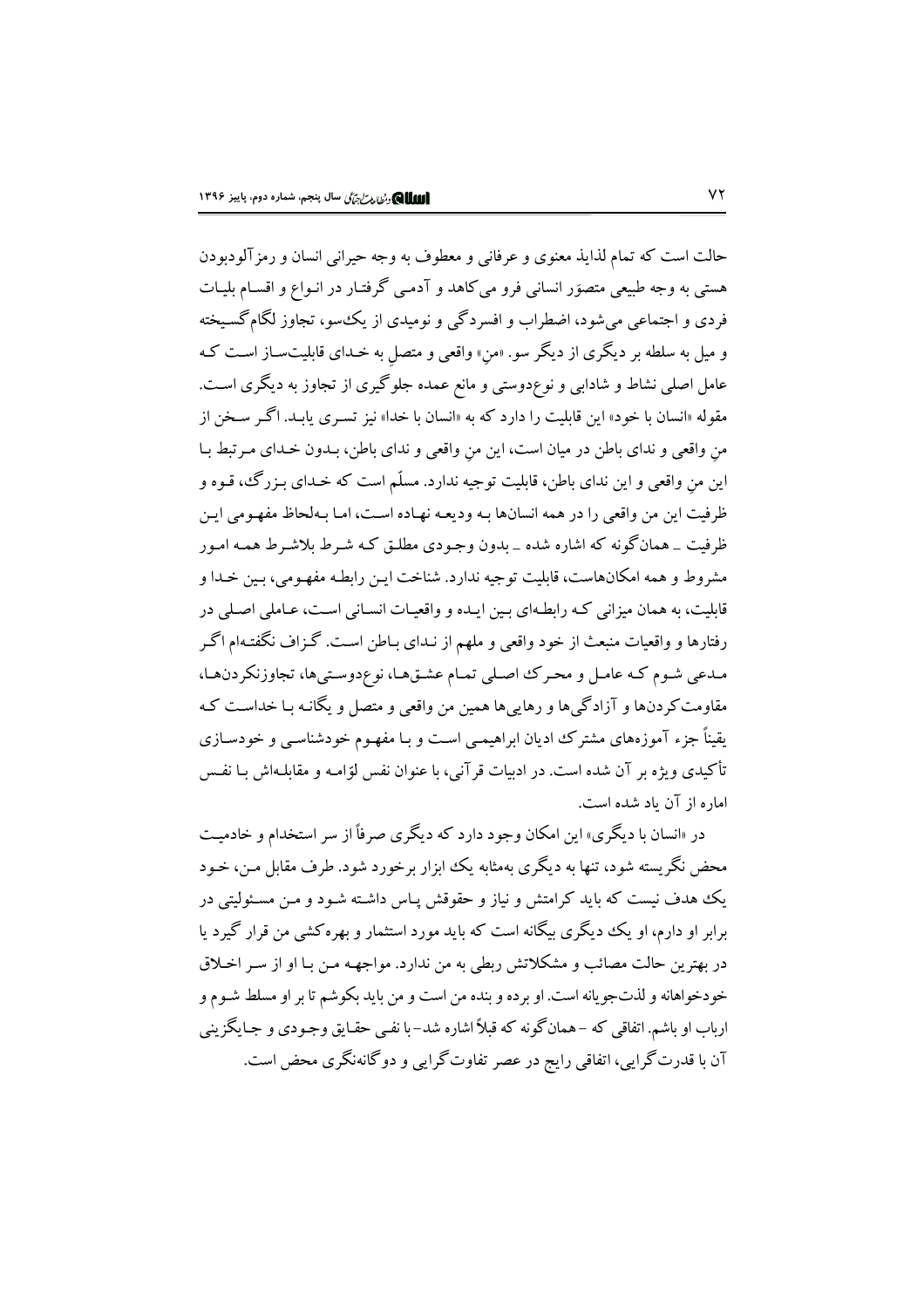در «انسان با جامعه» یا روابط و ساختارهای اجتماعی نیز این امکان وجود دارد که حسب قاعده «الگوی تبدیل شونده فعالیت اجتماعی» ٰ اَعمال انسانی خواسته و ناخواسته یا نقشی مؤثر در ایجاد روابط و ساختارهای اجتماعی، اعم از اقتصادی، سیاسی و فرهنگی اسارتبخش<sup>۲</sup> ایجاد کند و یا توجیهگر این نوع از روابط ساختاری باشد. تنها در صورت .<br>توجه به جهات ضرورتها و قابلیتهای خداداد انسانی و بهطور خاص، من واقعی و دلالتها و استلزامات آن است که می توان در جهت رهایی خود و دیگری با این شبکههای ساختاری و اغوایی <sup>۳</sup> اجتماعی درافتاد و در جهت انسانی ترشدن آن کوشید. باید دانست که نظمهای اجتماعی، چه رهایی<sub>ن</sub>خش ٔ و چه اسارتبخش، چه خوب و چه بد، از آسمان فرو نیفتادهاند و نتیجه اعمال و افعال متعاملانه<sup>۵</sup> و متأملانه<sup>۶</sup> ما انسانها هستند. نباید به هر رابطه ساختاری قطع نظر از نوع رابطهاش با انسان و عاملیت<sup>۷</sup>و قابلیت او تن داد. نمی شود به اسم برقراری نظم و ثبات اجتماعی هرگونه اعتراضی را سرکوب کرد، نمی توان از ریشههای ساختاری اعتراضات، شورشها و افراطیگریها غافل بود. نباید ریشه هر بےنظمے و خلاف قاعدہ و روال را صرفاً فردی و معرفتے دانست و از سترها و زمینههای ساختاری غافل شد. اصالتالفردیها<sup>۸</sup> تنها به ریشههای فردی توجه میکنند و اصالتالجمعیها<sup>۹</sup> چشم به روی عوامل فردی و معرفتی میبندند. به میزانی که روابط و ساختارهای جا خشک کردهٔ اجتماعی در خدمت اسارت و بی توجهی به حقوق و نیازهای متنوع او باشند، احتمال شورش۵ها و افراطی گری۵ای رادیکال بیشتر میشود و برعکس بهمیزانی که در خدمت رهایی و حقوق و نیازهای واقعی مردم باشند، این احتمال کمتر است. قطعزظر از بار منفی که بـر رادیکالیسـم سـوار اسـت، تناسـبی مفهـومی و محتـوایی بـین

<sup>1.</sup> the transformative model of social activities

<sup>2.</sup> slavery

<sup>3.</sup> inducement

<sup>4.</sup> emancipation

<sup>5</sup> interactional

<sup>6.</sup> reflexive

<sup>7.</sup> agency

<sup>8.</sup> individualists

<sup>9</sup> collectivists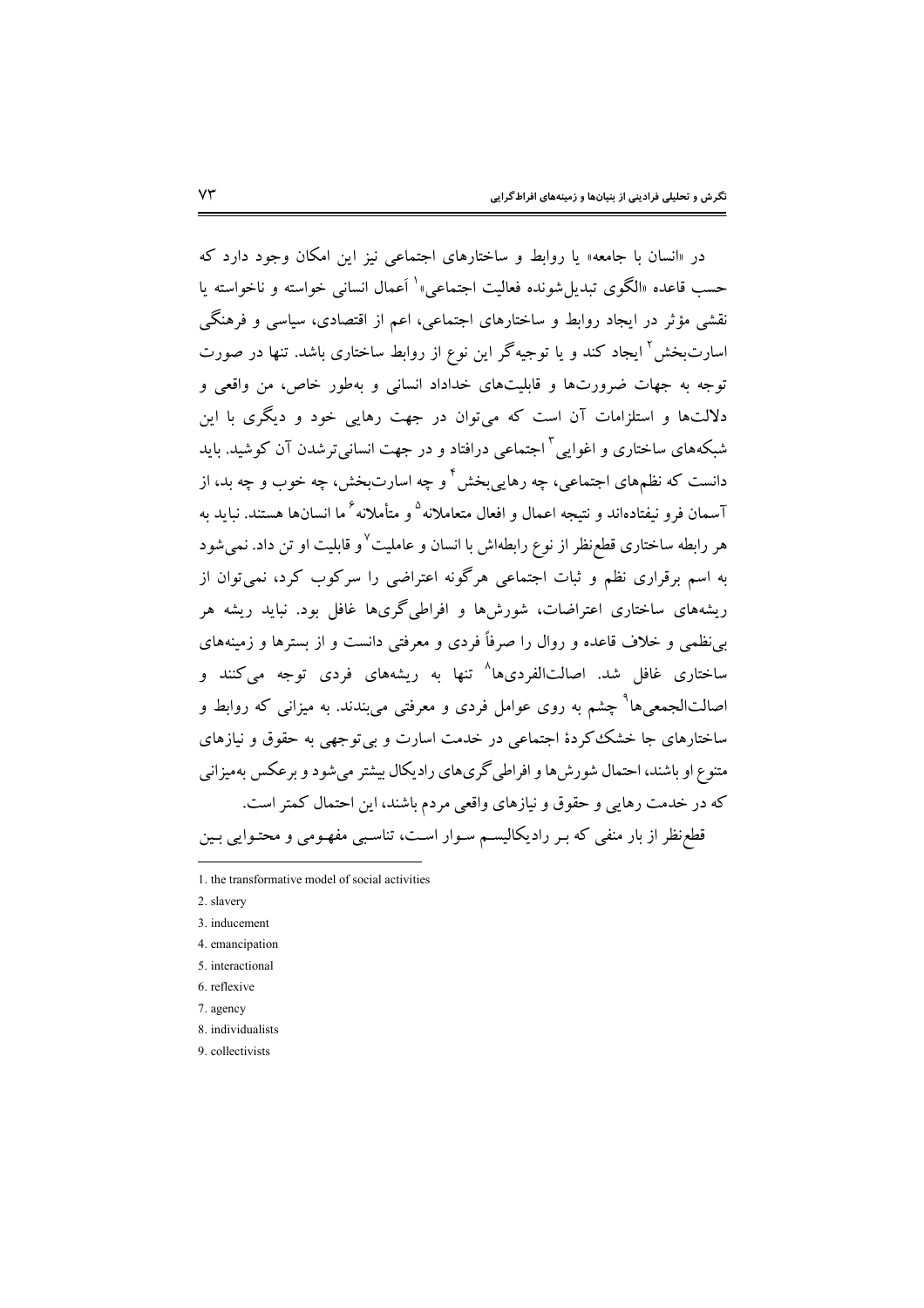رادیکالیسم و نیاز واقعبی برقبرار است، په گونـهای کـه در تعریـف رادیکـال و ریشـهای از ۔<br>قدرت و متکی پیر نیازها و حقیاتی وجبودی انسیانها می گوینید؛ اعمیال قیدرت پیرخلاف .<br>نیازهای واقعی حتی با وجود رضایت. یعنی حتی اگر رضایتی هـم وجـود داشـته باشـد، امـا بر خلاف نیازهای واقعی باشد، اعمال قدرت و سودای سلطهای مشهود است (لـوکس، ۱۳۹۳: ۳۹- ۴۷). معمـولاً در ایـن گونـه اعمـال قـدرتها، پـای اغـوا و فریـب در میـان اسـت کـه پیچیده ترین شکل اِعمال قدرت است؛ به گونهای کـه اِعمـالشـونده نـهتنهـا از اعمال کننـدهٔ قدرت خبر ندارد، ملکه رضایتے صوری و ظاهری نیز از آن دارد.

بنابراین، قبل از آنکه وارد مطلب بعدی از همین بخش از مقاله بشوم، شایسته است کـه به این نکته اشاره کنم که بین حرکتهای افراطی و عـدم بر آوردهشـدن حقـوق و نیازهـای انسانی در ریشهای ترین سطح تحلیل رابطهای وجود دارد. انسان شناسی و سیاستها و رفتارهای متناظر آن بر این شورشها، رادیکال و غیررادیکال، اثر گذار خواهد بود. در اینجا همانگونه که قبلاً هم اشاره کردم، قصـد تحلیلـی تـاریخی و جامعهشـناختی از جنبشهـای مورد نظر را ندارم، زاویه دیدم زاویهای فلسفی از نوع فلسفه اجتماعی و فلسفه سیاسی است که معمولاً در یژوهش های تاریخی و جامعهشناسانه جزءنگر مغفول واقع می شود. انســان در نفس!لامر خود واقعیت و قابلیت، کشش و گرایشی دارد، بهمیزانی که واقعیات و سیاستها با این قابلیتها و گرایشها سـازگار باشـد، میـل بـه تغییـر وضـع موجـود، بـهویژه از جـنس رادیکالیستی آن کمتر می شود.

اخیراً کتاب نگاهی به داعش از درون، تـألیف: یـورگن تودنهُـوفر ٰ را مطالعـه می کـردم. نویسنده کتـاب بـه مـدت ۱۰ روز در میـان داعشـیهای مسـتقر در موصـل بـوده اسـت و از نزدیک شاهد بسیاری از وقایع بوده است. قطع نظر از رفتـار وحشـیانه و بـالاتر از شـیطانی داعشیها و قطع نظر از نوع نگاه و تفسیر بسته و متحجرانه آنهـا از دیـن و انسـان، ایـن سـؤال برایم مطرح شـد کـه چـرا افراطیـون داعشـی را بعضـاً مهـاجرانی تشـکیل میدهنـد کـه از کشورهای اروپایی روانه کشورهای اسلامی شدهاند؟ چه نسبتی است بین پایگـاه و جایگـاه اجتماعی آنها در کشورهای اروپایی و حضور افراطبی و بی سابقه آنها در حرکتهای

<sup>1.</sup> Jurgen Todenhofer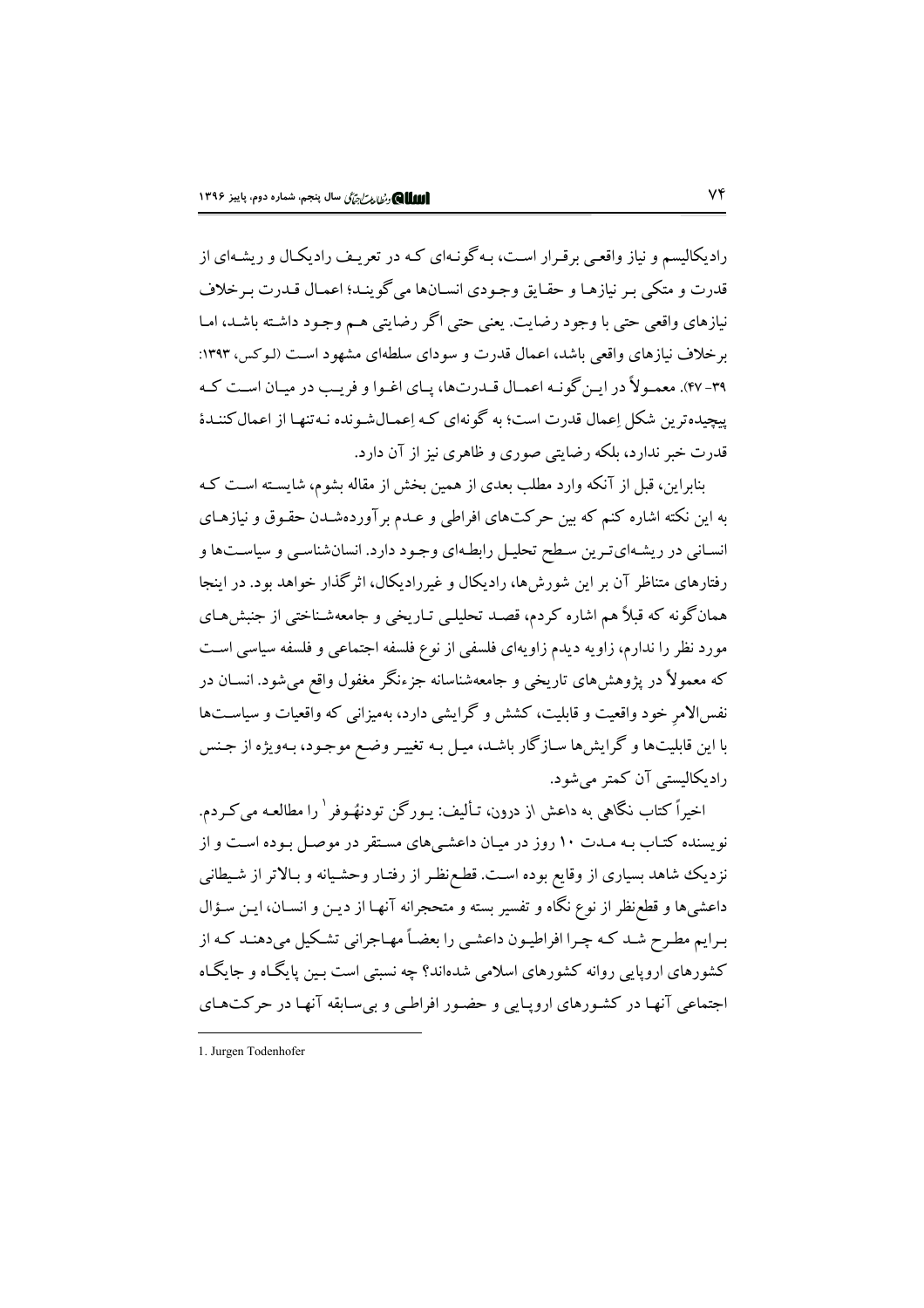ددمنشـانه و مسـلحانه؟ آپـا اگـر فرصـتي مشـابه بـراي جوانـان غيرمسـلمان اروپـايي بـراي واكنش،هاي افراطي فراهم شود، شاهد اتفاقات مشابه نخواهيم بود؟ تـا حــدودي ظهـور ايـن جریانات افراطی را در خود غرب هم باید جستوجو کرد، شـبیه زمینـههایی کـه بـه ظهـور نازیسم در آلمان انجامید. جدا از خشک،مغـزی، تعصـب و بیگـانگی بـا روح اسـلام بـه نـام شریعت گرایی و به نام پرهیز از هر گونه التقاط این جماعت و صـدور حکـم ارتـداد بـرای مخالفان خود و هرگونه طرفداری از انتخابات و دموکراسی و قطع نظر از زمینـههای سیاسـی و تاریخی مؤثر بر شکل گیری این گروهها و نقش مستقیم و غیرمستقیم آمریکا و اروپـا و برخی دولتهای منطقه و بعضی ریشههای مستعد جریانات تاریخی و تفاسیر دینبی و غیره، نمی توان احساس نوعی عذاب وجدان در زندگی در غرب را درباره آنها نادیـده انگاڻ س

در اینجا قصدم ارائـه تحلیلـی همـهجانبـه از پدیـده داعـش و ریشـههای انسانشناسـانه، معرفتی و بسترهای اجتماعی و تاریخی در ظهور و بروز آن نیست، قصدم اشاره بـه دو نکتـه اساسی است: یکی، نگاه جامع به حقوق انسانی در بررسی بنیانها و زمینـههای افراطی گـری و ديگري، نگاهي ديالکتيک و جهاني به پديدههاي اجتماعي. نگرش فراشيرقي و فراغربي، فرااسلامی و فرامسیحی اقتضاء آن را دارد کـه اگـر واقعـاً درد مصـائب بشـری را داریـم، از لاک حساسیتهای صنفی، سیاسی، تاریخی و حتبی نهـادی دینـی خـود پيـرون پيـاييم و بـه تعبیـر آرام اول در کتـاب بـرای کلیسـایبی وراء دیوارهـایـش (200-200 :2007)، تحلیلــی فرادینی از این بنیانها و زمینهها به دست دهیم. در ادامه خـواهم کوشـید تـا فهرسـتوار بـه برخي از حقايق و نيازهاي وجودي انسان در چارچوب انسان شناسبي مـورد اشـاره و برخـي پیش فرض های متناظر و مؤثر در جلوگیری از افراط گرایی اشاره کنم:

الف: حقوق و نيازهاي جامع انساني

حسب مباني هستي شناسي خـود در نگـاه بـه حقـوق و نيازهـاي بشـري مي تـوان حقـوق انسانی را به سه دسته فیردی (طبیعی و وضعی)، گروهبی و جامعهای در سطح ملبی و پا مراقبتهای غیرمداخله جو مانه و یا تعاطے و گفتوگوی جهانے و یا نگ ش دیالکتیک، در سطح جهانی تقسیم نمود. بیتوجهی به هر یک از این حقوق و برخوردهای تقلیل گرایانه بـا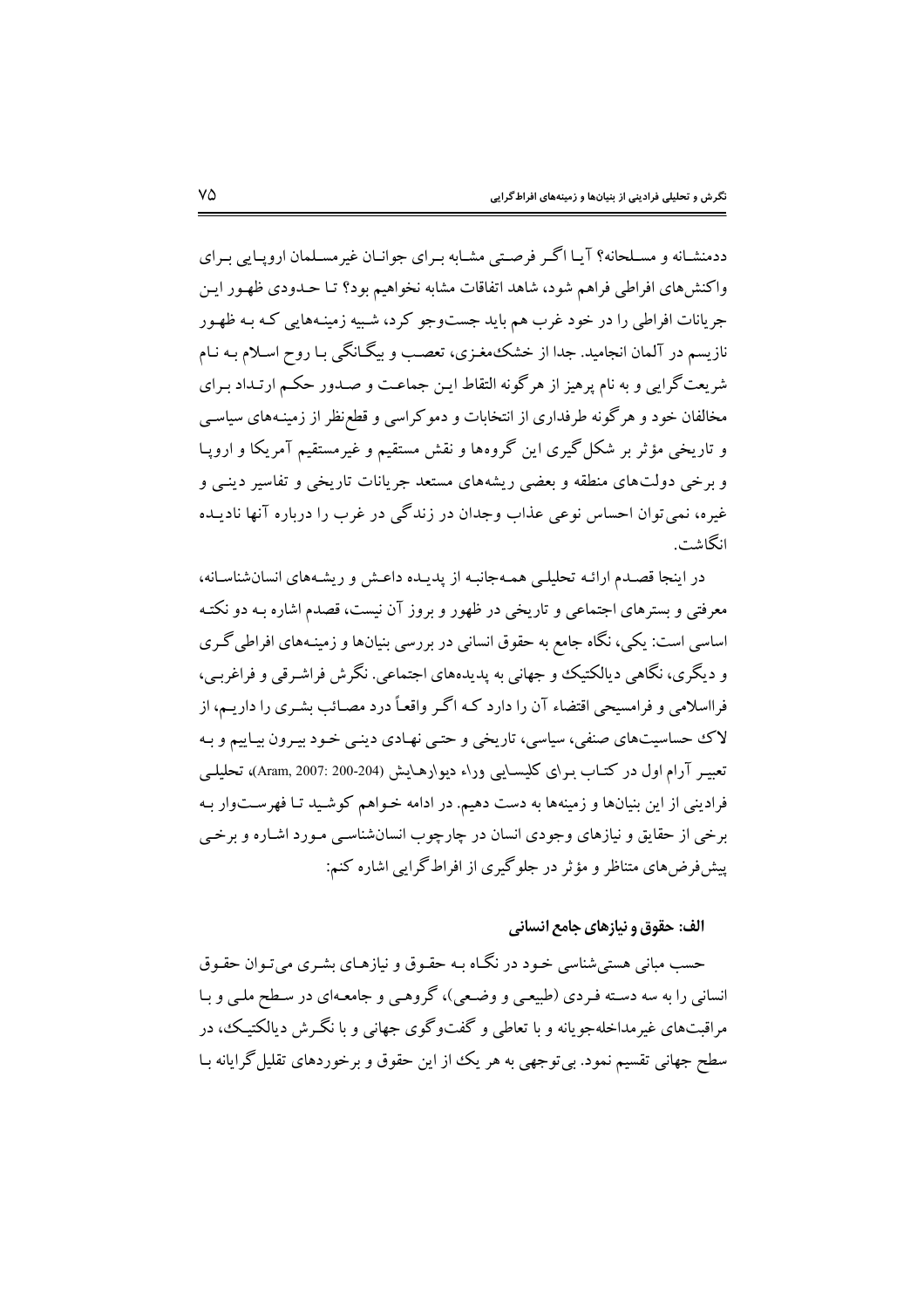آنها می تواند بسرساز حرکتهای واکنشی باشـد کـه در صـورت وجـود عوامـل إعـدادی و زمینهای مؤثر می تواند به فعلیت برسد.

همانگونه که اشاره شد، در یک تقسیمبندی کلان می توان حقوق را به دو دسته فردی و اجتماعی تقسیم کرد. در سطح حقوق فردی می توان به سه دسته:

الف) حقوق طبیعی شامل حق حیات، حق تشکیل خانواده و لوازم آن، حق مسکن، حق اقامت بهمعنای رابطه حقوقی و مادی فرد با یک محل و مکان معین، حق اشتغال و حق مالكيت؛

ب) حقوق وضعی شامل حقوق مدنی، آزادیهای سیاسی، عدالت، تأمین اجتماعی، آموزش، تابعیت و حق دادخواهی، و حقوق سیاسی(حق رأیآوری و حق رأیدهی)؛ و ج) حق يرورش روحي و اخلاقي اشاره كرد.

در سطح حقوق اجتماعی نیز باید به دو دسته: حقوق گروهها (اعم از اجتماعات ناظر بر گروهبنديهاي جنسي، قومي، مذهبي، خرده فرهنگ\$ا و … و گروهبندهايهاي مدني ناظر بر گروهبندیهای انجمنی و داوطلبانه) و حقوق جامعه اشاره کرد. در بخش حقوق گروهی، می توان عمدتاً به مشارکتهای سیاسی، اقتصادی، اجتماعی و مذهبی در سطوح تصميم گيري، اجرا و نظارت و در بخش حقوق جامعه مي توان به حقوق بقاء، استقلال، وحدت و یکپارچگی و تمامیت ارضی، عدالت اجتماعی، حقوق فرهنگی، رشد و تعامل دینی و اخلاقی و هویت تاریخی و ملی، توسعه پایدار و ثبات سیاسی اشاره کرد. این دستهبندی از حقوق منحصر به حقوق مدنی و سیاسی مورد نظر لیبرالها و منحصر به حقوق اقتصادی \_ اجتماعی و حقوق معیشت و سلامت مورد نظر سوسیالیستها و منحصر به حقوق اخلاقی و فرهنگی مورد نظر آرمانگرایان اخلاقی نیست. با فرض تقدم غایی و ارزشی حقوق اخلاقی و دینی، به حقوق مدنی \_سیاسی و اقتصادی \_اجتماعی هم توجه شده است.

ب: پیش شرطهای مؤثر در تعدیل افراط گرایی اگر در مقابله با واقعیت منفی خشونت گرایی و افراط گرایی بهدنبال شرایطی آرام

1 associational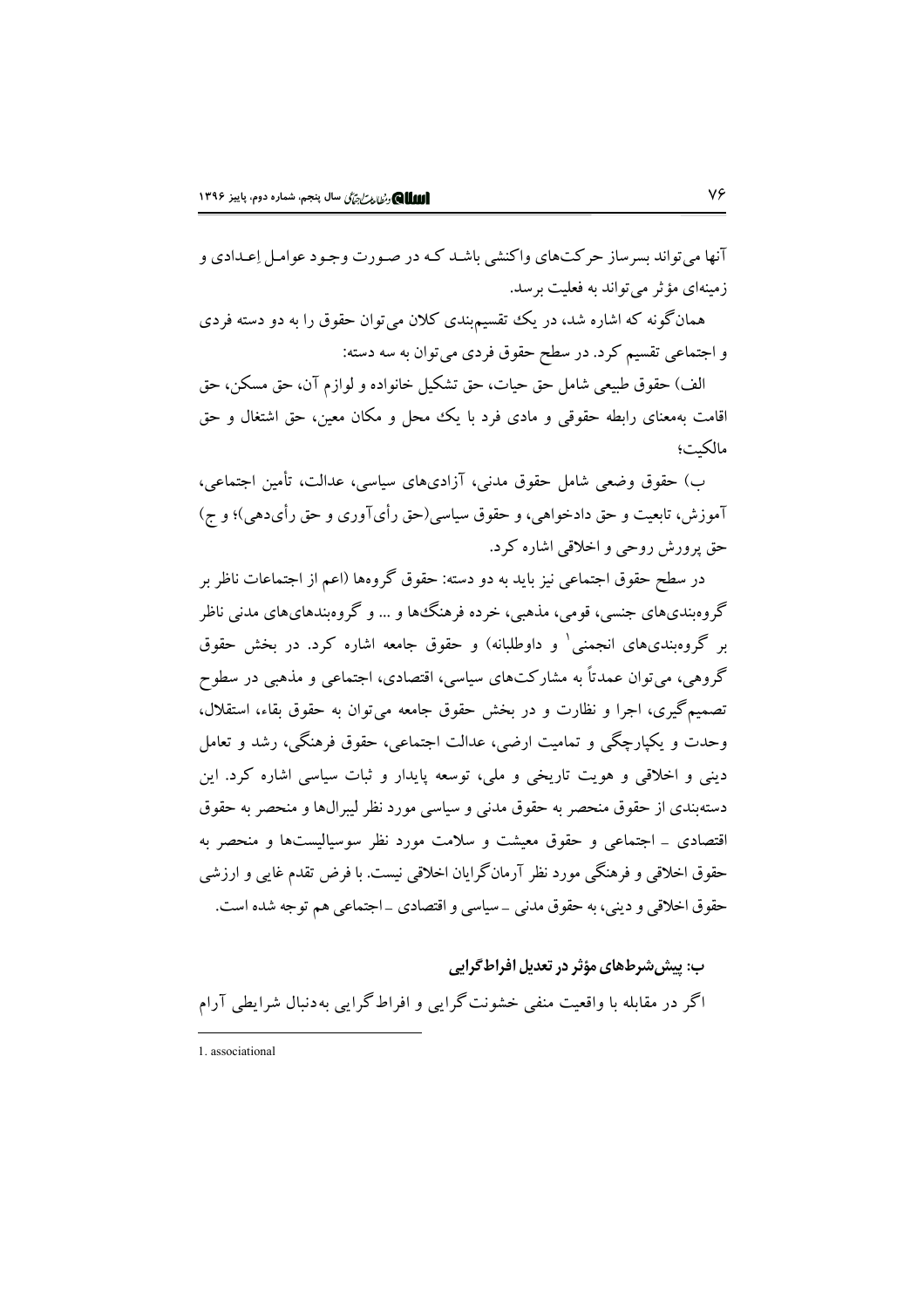و بدون هر گونه منازعه و حیاتی مسالمتآمیز و سرشار از صلح مثبت باشیم، بایـد بدانيم كه عطف به وجه جسماني انسانها، وجـه تمايزيـافتگي ٰ حيـات اجتمـاعي، وجـه امیال و خواسته های متعارض فردی و اجتماعی، دیدگاه ها و تعلقات فرهنگی و هویتی و بازتاب آن بر تعارضات و ستبزها، استقرار آن به غایت دشوار است. در بستری از اين عوامل، يـا بايـد صـلحي منفعـل و انزواطلبانـه و بـي توجـه بـه اميـال و خواسـتهها و تبعیضات و نابرابریها را جستوجو نمود و یا باید با منش و روشی متعـادل، مبتنـی بـر قناعت، گذشت، ایثار و تلاش برای برابرسازی نسبی فرصتها و امکانات و احتـرام بـه حقوق و مسئولیتهای متقابل بـه سـوی اسـتقرار یـک زنـدگی مسـالمتآمیز و پایـدار حرکت کر د.

باید پذیرفت که واقعیات و هستی شناسیهای فردی و اجتماعی بدون توجه بـه تعـدیلها و گرایشات اخلاقی، نهادسازیها و مراقبتها و نظارتها بیشتر تمایـل بـه خشـونت و سـتیز دارد تا صلح. در وهله اول و در وجه مثبت آن، صلح با تلاشهای ارادی، آگاهانه اخلاقبی، توافقی و قراردادی و در وهلـه دوم و در وجـه منفـی آن، بـا اجبـار و زور ناشـی از قـانون و قدرت برتر و احتمالاً ترس و دلهره بهدست می آید. حیات مسالمتآمیز و صلح در حالـت فعال و مثبت آن و بهمثابه آرمانی متعالی و معطـوف بـه تـلاش و دغدغـه انبیـاء بـا آگـاهی، عدالت، نگاه جهانشمول، حق برابر انســانها، عشـق بـه هــمنـوع، مسـئوليتپنديري در برابـر ديگران، انتخابهاي اخلاقي، قناعت، توجه به تنوعها و تفاوتها و پذيرش حاكميت قانون عادلانه و منصفانه به دست می آید (عماد افروغ، ۱۳۹۳: ۸۶).

نگارنده، پیشفررضها و پیششرطهای زیر را مؤثر در جلوگیری از افراطگرایی و ستیز خشونتآمیز و یا تعدیل آن می دانید. بیدیهی است کیه در بررسبی و تحلیل خشونتهای خاص، باید علاوه بر توجه به این عوامل، به عوامل زمینـهای و جغرافیـایی خـاص آن واقعـه هم عنایت داشت. در واقع، در تبیین هر حادثهای باید هم توجه به عوامل علّمی، هـم عوامـل إعدادي يـا انضـمامي اي داشـت كـه بهمثابـه عوامـل مشـروط در فعليـتبخشـي بـه حـوادث نقش آفرینی می کنند. تبدیل به خوشهشدن یک دانه گندم، علاوه بر دانه و قابلیت آن، نیـاز

<sup>1</sup> differentiation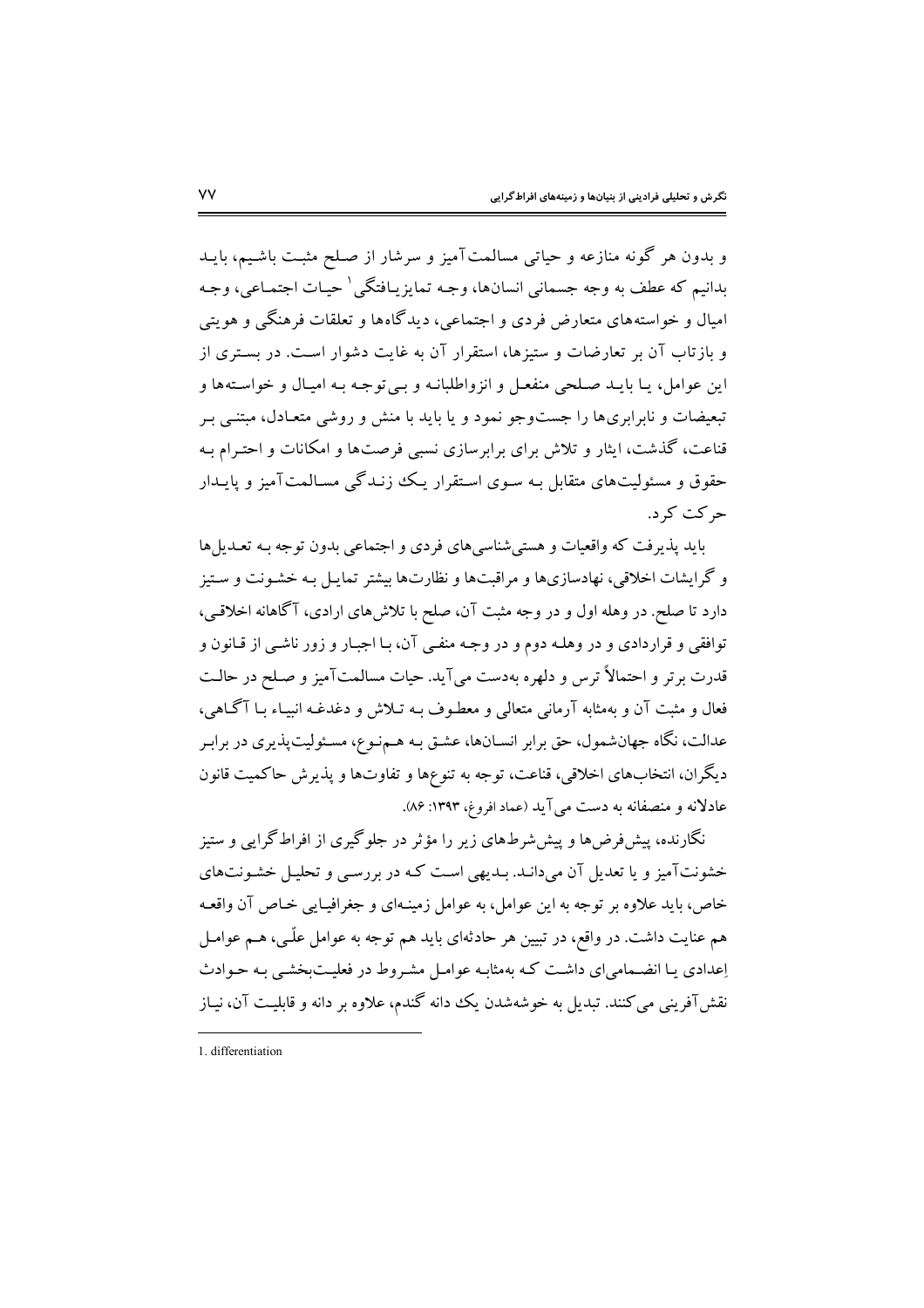په عواملي ديگر از قبيل نور، خاک، آب و کود و ... دارد که يا بالا و پايين شيدن کميّت و كيفيت آنها، نوع محصول ما متفاوت خواهد شد.

۰. ذات مشترک و طبعاً حق یکسان در برابر انسانها

باور به اینکه انسانها در ذات و سرشت یکساناند و تفاوتی بهلحاظ خلقت و طبیعت ندارند. ماده یک اعلامیه حقوق بشر تصریح میکند که «ابنای بشر، همه آزاد به دنیا میآیند و در کرامت و حقوق با هم برابرند، همه از موهبت خرد و وجدان برخوردارند و باید با هم برادروار رفتار کنند» (همان: ۹۰).

## ۲. توجه به جهت و غایت آفرینش

جهت متعالی و صلح آمیز، امیدبخش و بهجتزای عالم و عاقبتی اخلاقی و عادلانه برای این عالم، تحقیقاً مورد تأیید تمام ادیان ابراهیمی است. باور به «شدن» و صیرورت عالم از یک سو و قائل شدن به جهت تعالمی و اخلاقی برای آن از دیگر سو، از لوام چنین باوری است.

#### ۳. دیگرگرایی، عشق و محبت

پرواضح است که عدم خشونت یا صلح را باید در پرتو عشق و عدم نفرت و عدم تمایل به جنگ و انتقام به دست آورد؛ به تعبیری «هیچ صلحی با قرارداد و شمشیر برقرار نمی گردد، ولی با عشق می توان صلح را برقرار کرد» (همان، به نقل از سیدمحمد خامنهای: ۹۹) از مقولات اساسی و مرتبط با تحمل و مدارا، وجود «یک گرایبی» و فقدان «دوآلیسم» یا ثنویت است. نتیجه یک گرای<sub>ج</sub> در شیوه تفکر، پیوستگی میان «من» و «دیگران» است و نتیجه دوآلیسم، جدای<sub>ی</sub> «من» و «آن دیگری» است. «بر اساس محوریت عشق در عرفان، اساس آفرینش بر جاذبه است و قانون عشق بر همه موجودات حکومت دارد و این رابطه وقتی بین انسان و خدای او دایر میشود، همه موجودات جهان نیز برای انسان، گرامی و دوستداشتني است؛ «عاشقم بر همه عالم كه همه عالم از اوست» (همان: ١١٠).

 $1$  one-ness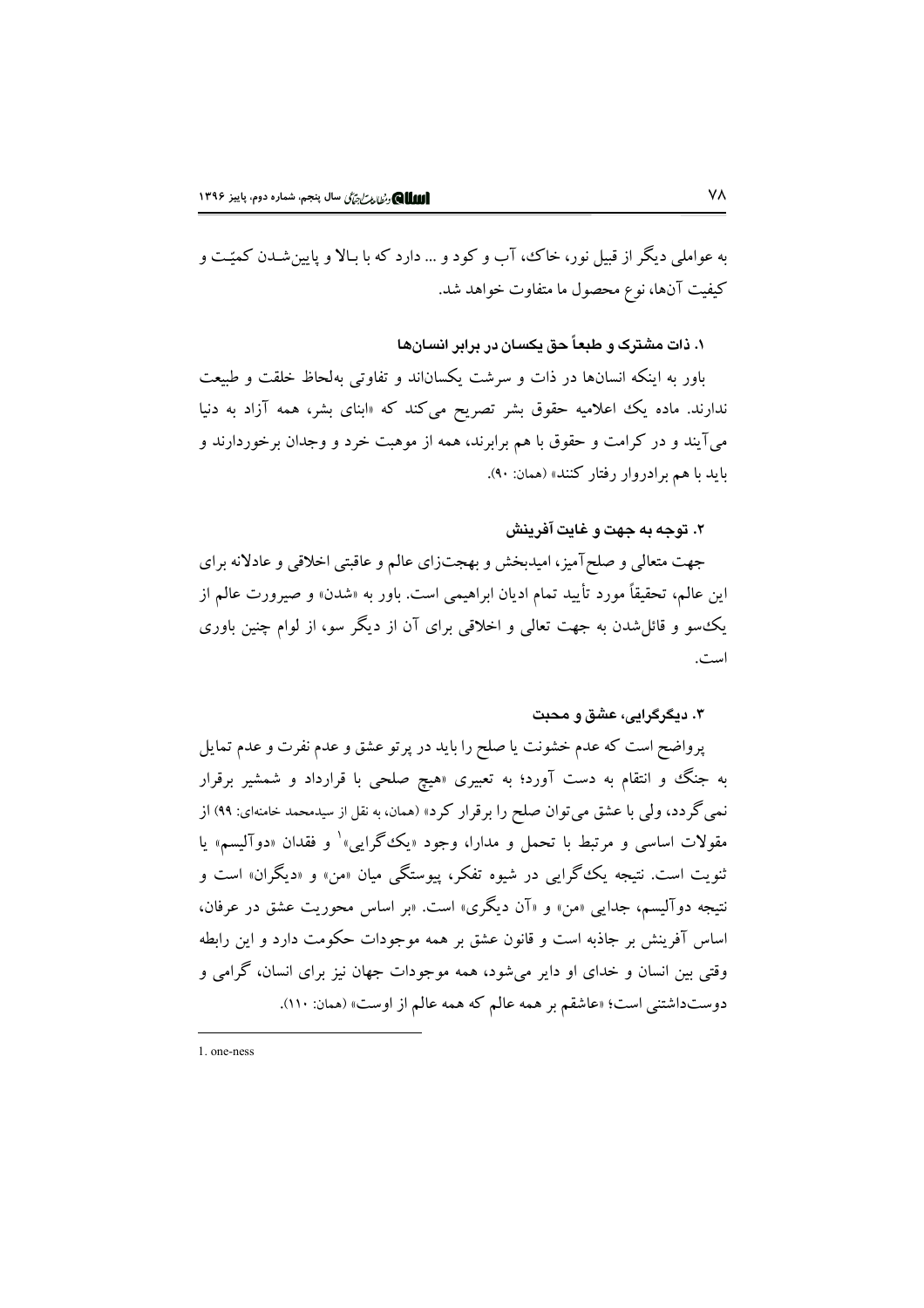## ۴. شکیبایی و گذشت

اگر در محور پالا، تأکید بر هویت فرهنگی و عرفانی یک گرایانه است، در اینجیا بیشتر تأکید بر وجه فردی رفتار اخلاقبی و تـوأم بـا شـکیبایی و ایثـار اسـت. در اینجـا بیشـتر مـراد اخلاق قناعت و از خودگذشتگی و به تعبیر خواجه نصیر، تفـوق کمـالِ ثـانی بـر کمـالِ اول است. اقتضاءِ کمالِ ثانی و روح انسانی، احسـاس مسـئولیت در برابـر تـأمین سـعادت و حقوق دیگران است و «گاه در این راه به فداکارهایی دست می;ند و حتبی مال و جـان خود را ایثار می کند و گاه خـود را قربـانی آرمانهـای الهـی و خیرخواهانـه و بشردوسـتانه مه کند» (همان: ۱۰۲).

#### ۵. توجه به تفاوتها و کثرتها

انسانها در حبات فردی و اجتماعی خود برخوردار از هستی شناسی های مختلف فیردی، گروهي، جامعهاي `، منطقهاي، بينالمللي و متدرجاً جهاني و طبعاً، احساس تعلقهاي متنـاظر خواهند بود. این تعلقهای هویتی، امری اجتنابناپذیر بوده و باید در سیاستهای مربوط بـه وحدت و همبستگی مورد توجه قـرار گیرنـد. نمی تـوان بـا نادیدهانگاشـتن ایـن تفاوتهـا و کثرتها بهدنبال انسجامي اندامواره و يک شکل بود؛ همانگونه که تفاوتگرايي محض و بي توجهي به ميثاقها و پيوندهاي مشترک قابل قبول نخواهد بود، بي توجهي به تفاوتها نيـز .<br>ناگز بر به اقتدارگرایی و تحمیل های زوری و تهدیدآمیز خواهد انجامید.

یذیرش این تفاوتها و تکثرها برای جلوگیری از قومهداری و ارزیابی سـایر فرهنگـُهـا و ملتها از زاویه فرهنگی خاص است که غالباً از سـوی صـاحبان قـدرت و در برهـهای در ۔<br>قالب نظر بههای شرق شناسی <sup>۲</sup> صورت گرفته است. توجه به این تفاوتها، بستر بـرای نگـاه بومی و متناسب با شرایط و ویژگیهای محیطی و فرهنگی فراهم می کند، تنها بایــد مراقـب بود که این بومی گرایی، اولاً، مانع از توجه به عوامل وحدتزا نباشد و ثانیاً مـانع فهـم نقـاط ضعف «خودي» و نقاط قوت فرهنگ و انديشه ديگر نشود.

1. societal

<sup>2.</sup> orientalism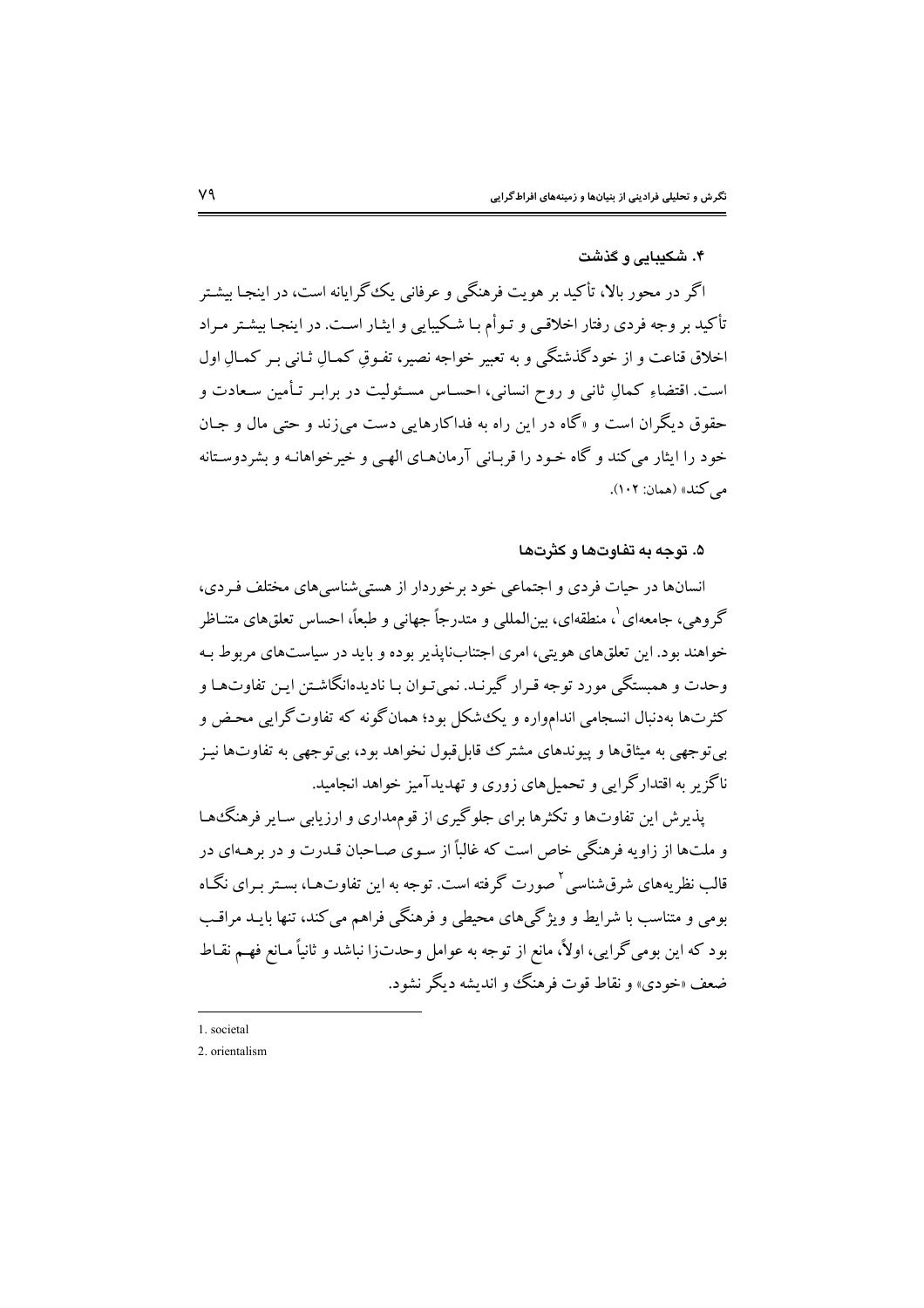۶. همکاری متقابل، مسئولیتیذیری و وحدت در عین کثرت

در کنار فرآیند تفکیک و تمایزیافتگی که در محور قبل به آن اشاره شد، فرایند انسجام و وحدت مطرح است که نـاظر بـه پیونـد و پیوسـت ایـن تفاوتهـا بـهمنظـور جلـوگیری از گسست و انفصال بـین واحـدهای فـردی، ملـی، منطقـهای و در جهـت توجـه بـه اهـداف و مسئولیتهای مشترک است. حتی در دست یابی به ایـن پیونـد نیـز مشـارکت ملـل مختلـف امړي ضروري است.

از سوی دیگر، هر چه گروههـا و دولتهـای محـروم در جامعـه و در جهـان، در نتيجـه آگاهی از محرومیت نسبی، مشروعیت توزیع منابع مطلوب را بیشتر زیر سؤال ببرنـد، امکـان بروز ستیز افزایش می یابد و هر چه ساخت اجتماعی جهانی متصلبتر باشـد و مجـاری لازم برای بروز تظلمها و نارضاییها و حل وفصل در گیریهای اجتماعی در دسترس نباشـد، ایـن ستیز شدیدتر خواهد بود. فقدان ارزش های مشترک بین گروههای درگیر نیز بر شــدت ایـن ستیز خواهد افزود (همان: ۱۰۹). در کل، توجه به تفاوتها در کنـار نیازمنـدیها و تأکـیـد ب مشتر کات و زمینهسازی برای همکاری آزادانه متقابل از محورهای اساسی مقوله وحدت در عين كثرت است.

## ۷. منطق احتجاج و فرهنگ گفتوگو

بدون تردید، یکی از راههای برقراری صلح و تحکیم حیات مسـالمتآمیز و جلـوگیری از افراطي گري و رفع اختلافها يا كمرنگ شـدن و بـه محـاقبـردن آنهـا، توجـه بـه منطـق گفتوگو و ملزومات آن است. گفتوگو و ملزومات برهانگرایی آن، ابزاری ضـروری و مفید برای مفاهمه و رسیدن به اصول مورد توافق و مشترک و متعاقباً عمل و اقــدام مشــترک است. مهم نیست که ما حقیقت را نزد خود بدانیم یا خیر، مهم این است که در مقـام مباحثـه و انتقال آن به دیگری، از منطق زور، تهدید و اغوا و فریب به دور باشیم و از منطـق و روش استدلال و اقناع استفاده کنیم. نکته مرتبط دوم، روانشناسبی مناسب گفتوگو و پرهیـز از تحجرگرایی و تفکر دگماتیک و آمادگی برای پذیرش حرف و منطـق نـو اسـت. ایـن دو مقوله نبايد با يكديگر خلط شوند. در مقوله اول، منظـور حقيقـت گرايي برهـاني اسـت و در مقوله دوم، منظور روحیه پذیرش حرف نو، گفتوگو و پرهیـز از جزم|ندیشـی متعصـبانه و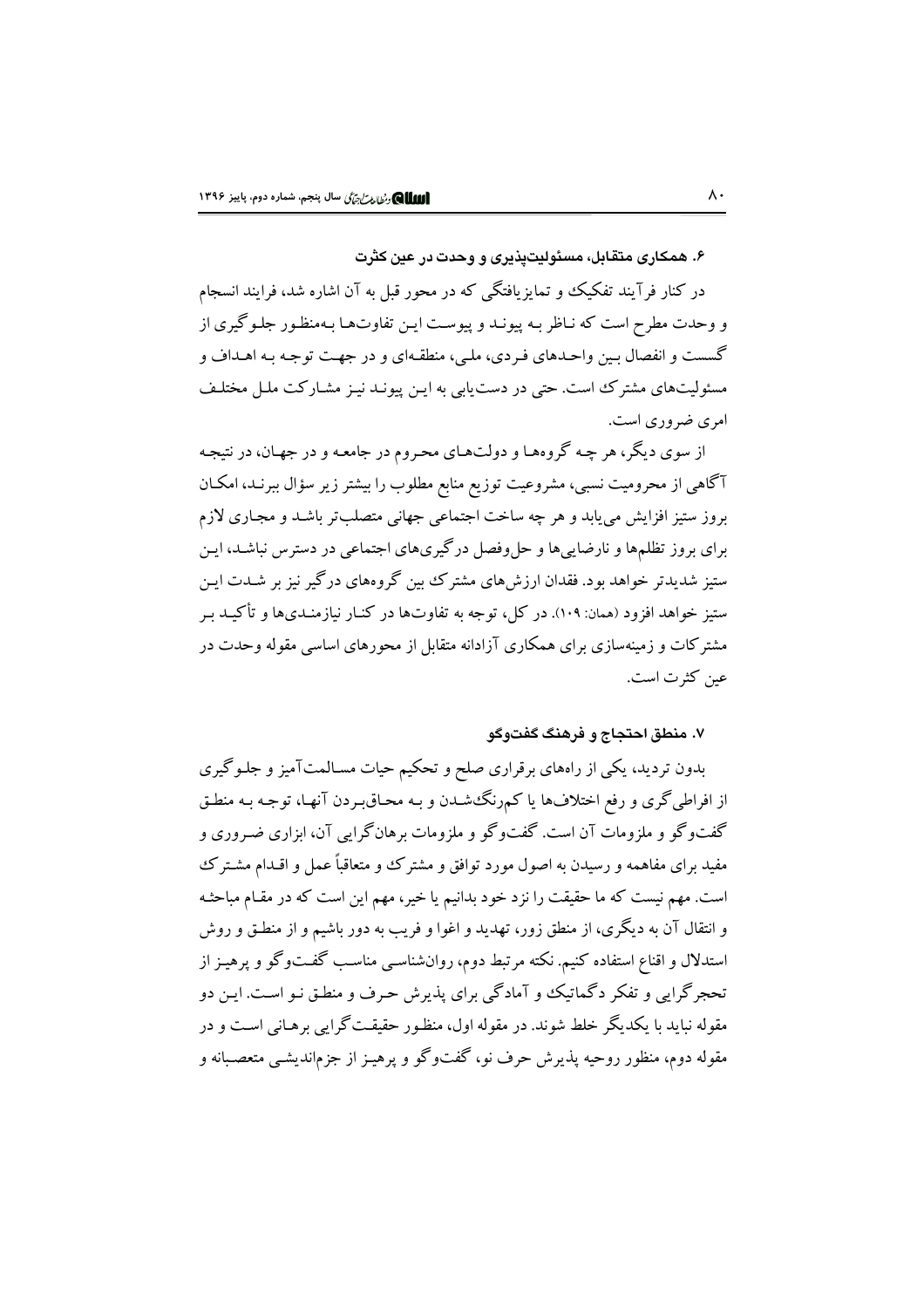بدون پشتوانه عقلی و برهانی است. قرار نیست در ایـن گفـتوگوهـا الزامـاً، تـوافقی مبنـایی بهمعنـای دسـت کشـیدن از باورهـای ریشـهدار صـورت گیـرد، ایـن گفتوگوهـا می توانـد ضه ورت در پرانتز گذاشتن ایـن اختلافـات بـه دلیـل شـرایط زمـانی و مکـانی و توجـه بـر محورهای مشترک را برجسته کند. همانگونه که در صدر مقاله آمد، از گفتوگو می توان هم بهعنوان بستری برای بحث و مناظره در مورد تفاوتها و هم بهمثابه ابزاری برای توجه به مشتر کات و کنار گذاشتن محورهای اختلاف استفاده کرد.

## ٨. عدالت اجتماعی و رفع نیازمندیها

بحث عدالت ابعاد مختلف فردي، گروهي، جامعهاي، ملي و فراملي در سطوح مختلـف منطقهاي بينالمللي و حتى جهاني دارد. به دليل پيوند عدالت بـا مفهـوم حـق، عـدالت دامنـه وسیعی دارد و ابعاد مختلفی را برمی گیرد. بیذیریم کـه صـلح بـهمعنـای فقـدان سـتیز اسـت، نابرابریها و بیعدالتیها در تمام سطوح سیاسی، فرهنگی و اقتصادی می تواند منشأ بسـیاری از ستیزها و درگیریهـا شـود. ریشـههای فقـدان صـلح را نبایـد تنهـا در مسـائل فرهنگـی و شخصی و اخلاقی جستوجو کرد، این ریشهها را باید در عوامل و ساختارهای تبعیض آمیز و نابرابر هـم جسـتوجو كـرد. در اينجـا بـهطور خـاص، منظـور مـا بعـد اقتصـادي عـدالت اجتماعی و مسألهای به نام فقر ناشی از روابط استثماری و توزیـع نـابرابر فرصـتها و منـابع اقتصادی است. آمارهای اقتصادی حاکمی از شکاف روزافزون «داراها» و «ندارها» و افزایش بهر ممندی داراها در مقایسه با ندارها است. برپایه گزارش سازمان ملل، پس ۱۹۶۰ تنا ۱۹۹۱ سهم ۲۰ درصدی ثروتمندترین ها، از ۷۰ درصد در آمد جهانی به ۸۵ درصد رسیده است. درحالی که سهم فقیرترینها از ۲/۳ درصد درآمد جهانی به ۱/۴ درصـد تنـزل یافتـه اسـت. سهم ثروتمندترینها و فقیرترینها از سی به یک، به ۶۱ بـه یـک افـزایش یافتـه اسـت. ایـن نسبت در سال ۱۹۹۷ به ۷۴ به یک رسیده است (همان: ۱۰۱).

#### ۹. دولت و حدتگرا

توجه به تفاوتها و تکثرها و تحقق وحدت در عین کثرت، حـداقل در وجـه سیاسـی و مديريتي آن در سطح ملي، مستلزم دولت وحدت گرا با وظايف عام فرابخشي است؛ همـان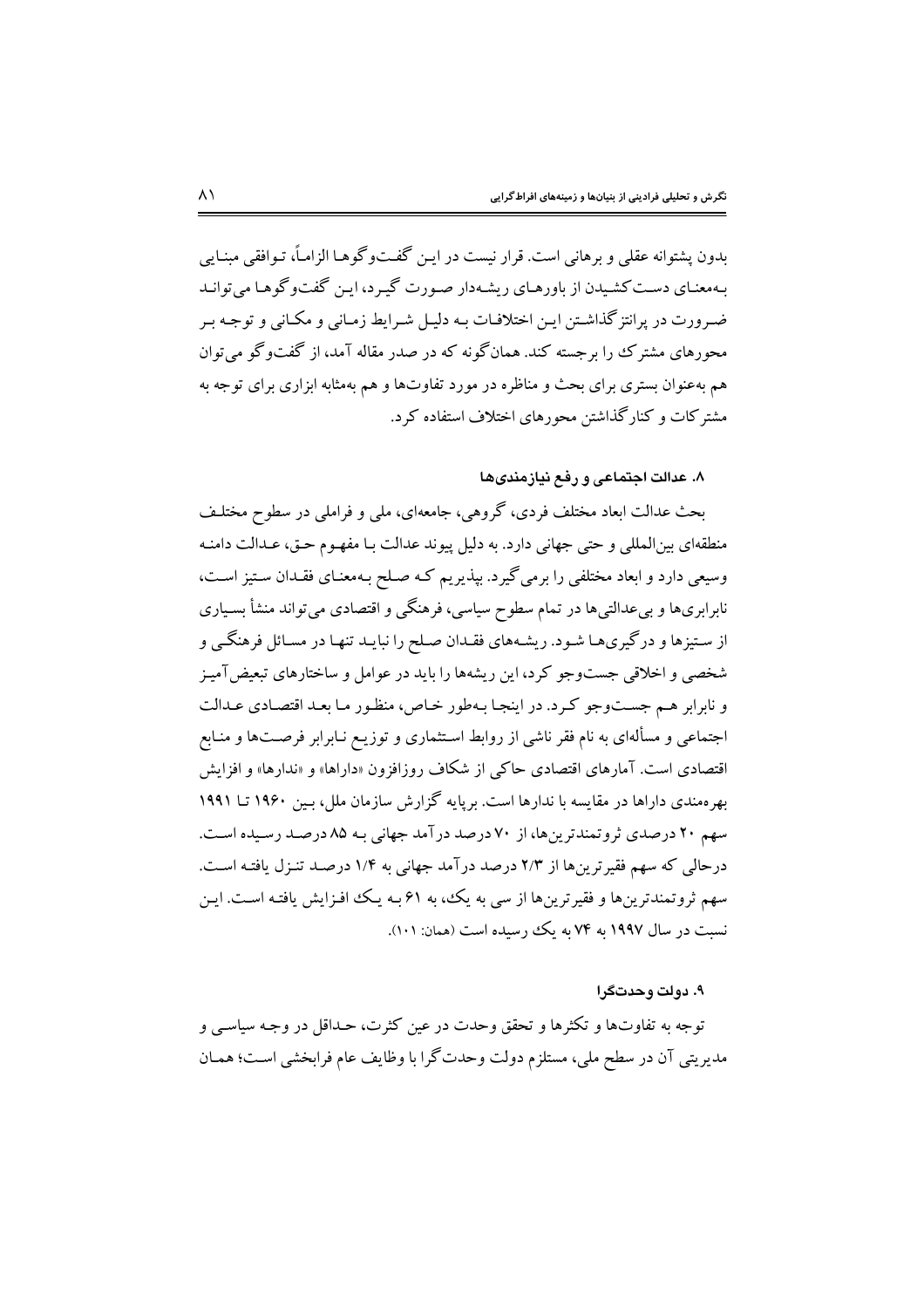چیزی که در فلسفه وجودی دولتها آمده است، اما بهنـدرت بـه دلیـل نگاههـای بخشـی و گروهـي و حتـي حزبـي شـاهد دولتـي عـام گرا هسـتيم. همـين مسـأله را مي تـوان در سـطح بینالمللی نیز جاری و ساری دانست. در سطح بینالمللی نیز بایـد شـاهد مـدیریت مبتنـی بـر وحدت در عین کثرت از طریق مشارکت همگانی دولتها و مدیریت اجتماعی و توافقی و به دور از زور و تهدید و اغوا، در شرایط عادی باشیم؛ البته یکپی از شـرایط اسـتقرار صـلح، مقابله با جنگ افروزان و ناقضان صلح است، اما این مورد بـا شـرایط عـادی و تـلاش بـرای مدیریت اجماعی و توافقی متفاوت است. از نظر کانت، دولت خودکامه، منشأ تهدید است و یک «دولت خوب» می تواند با دیگر دولتهای خوب صلح برقـرار کنـد (همـان، بـه نقـل از عباس منو چهري: ١١٧).

۱۰. جهان نگری و عامگرایی

استقرار یک حیات مسالمتآمیز و امن مثبت، نیاز به نگرشبی جهانی و طبعیاً نگیره عامگرایی مرتبط با آن دارد. بشر باید احسـاس سرنوشـت مشـتر کـُ و مسـئوليت جهـانی در برابر این سرنوشت داشته باشد.

از ملزومات ایـن نگـرش جهـانی، فاصـله گیری از خـاص گرایی و فراتـررفتن از روابـط، تعاملات، تعلقات، هویتهای گروهـی و قابلیـت یـک تنفکـر انتزاعـی در مـورد عـامگرایی جهانی است که آن را می توان به درستی در ادیان ابراهیمی یافت.

بایـد دقـت داشـت کـه بـین جهـاننگـري توحیـدي و مقولـه جهانيشـدن مصـطلح يـا جهـاني سـازي سـرمايهداري و يکپارچـه گرايي تحميلـي و اغـوايي کـه سرشـار از تضـاد، تناقضهای مفهومی و ستیز بوده، تفاوتی اساسی وجود دارد. نظام سـرمایهداری حـداقل سـه تضاد خود \_ویرانگـری<sup>۱</sup> خِـرَد خودبنیـاد، سـود و نیـاز و مبنـا و بنـا دارد کـه گریبـان آن را گرفته و دیر یا زود آن را متلاشی می کند. خـرد خودبنیـادی کـه غافـل از تکیـه گاه خـدایی خود است، آیستن نهبلیسمی است که بارها هم سر پیرون زده و خواهد زد. تضاد سود و نیاز هم مبتنی بر تضاد نیاز مردم با سود سرمایهداری است که شکاف فزاینـده درآمـدی بیـانگر

<sup>1.</sup> self-annihilating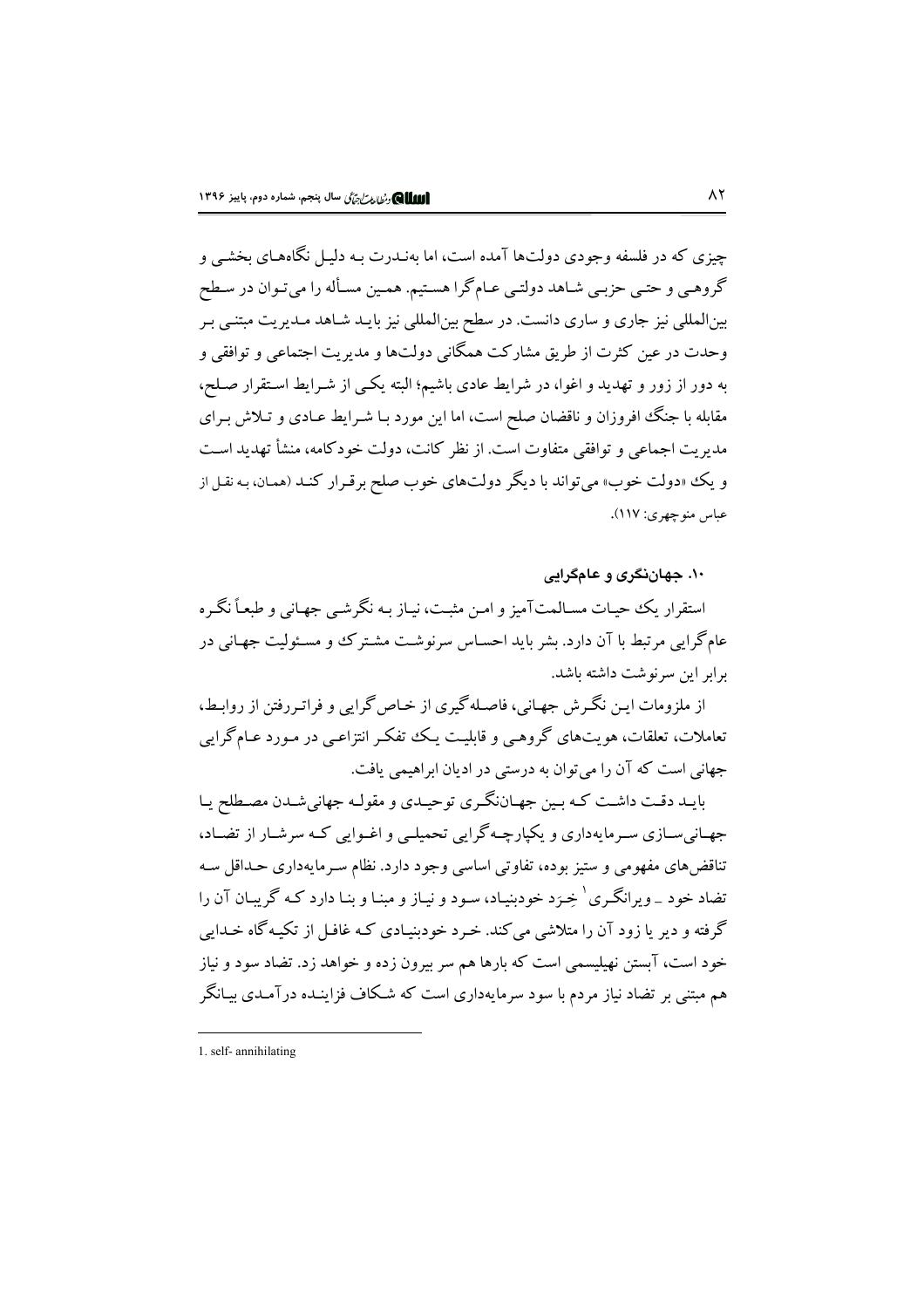آن است. تضاد مبنا و بنا هم ناظر بر دولت حـداقلی و لیبرالسـتی مـورد ادعـا و سیاسـتهای جهان گستری است که نـافی آن اسـت. شـرايط مطلـوب يـک جهـاننگـري و جهانيشـدن حقیقی را در گرو تحقق عوامل یازده گانه عـامگرایی هسـتیشـناختی، ارزشهـای مشـترک برخاسته از این عامگرایی، آمادگی برای زیستن جهـانی، صـلح و امنیـت جهـانی، اسـتقرار عدالت اجتماعي و نابودي يا تعديل فقر، رهبـري بـا مـديريت جهـاني اقنـاعي، حقـوق بشـر جهانی، در کنار به رسمیتشناختن حقوق مربوط به اجتماعـات طبیعـی، مـدنی، منطقـهای و ملي، امكان توليد آزاد اطلاعات و دسترسي منصفانه به آن، شبكه ارتباطي جهـاني، تجـارت و تعاملات جهانی و سبک زندگی مشترک می دانم. اما آنچه امروزه در قالب جهانی سـازی رخ داده است، تنها محدود به برخی عوامل، آن هم نه به مشکل منصـفانه و عادلانـه آن، از جمله سبک زندگی مشترک و الگوی مصرف، شبکه ارتباطی جهانی و تجارت و تعـاملات جهانی است، امـا در بقیـه مـوارد مشـکلاتی جـدی وجـود دارد کـه در جـایی دیگـر بـه آن ير داختهايم (همان: ١٢٠- ١٢١).

## ۰۱۱ نهادهای بین المل*لی*

بحث شکل گیری نهادهای بین|لمللی و نظارت بر رفتارهای خارج از قـوانین بین|لملـل و مواجهه عادلانه و غیرتبعیضآمیز آنها با تخلفات و قانون شکنیها از بدیهیات استقرار یک زندگی مسالمتآمیز و یک صلح پایدار و مثبت است که البته بهرغـم وجـود ایــن قــوانین و نهادها، شاهد رفتارهای دوگانه و متنـاقض هسـتیم. واقعیـت عملکـرد برخـی از ایـن نهادهـا، می طلبد که دولتها برای جلـوگیری از تخطـی و سوءاسـتفاده صـاحبان قـدرت از تشـکیل نهادهای فراملی در سطوح مختلف و ابعاد سیاسی، اقتصادی و فرهنگی کوتاهی نکنند.

گام بعـدي ايـن مقالـه، رديـابي مقـولات مربـوط بـه حقـوق و نيازهـاي جـامع بشـري و پیشفروضها و پیششرطهای یـازدهگانـه مزبـور، کـه مـدعی حصـر منطقـی آن نیسـتم، در آموزههای اسلام و مسیحیت است. بررسی دقیق مواضع ایندو دین بزرگ، نیاز به پژوهشـی مستقل و دامنهدار دارد. اما با رجوع به برخی متـون و پژوهشـی کـه خـود در ایـن خصـوص انجام دادهام، تقریباً مطمئن هستم که هر دو دین نگاهی همدلانـه و مثبـت بـه ایـن حقـوق و پیششرطها دارند. حداقل نگاهی مخالف ندارند؛ هر چند ممکـن اسـت مواضـع شـان را در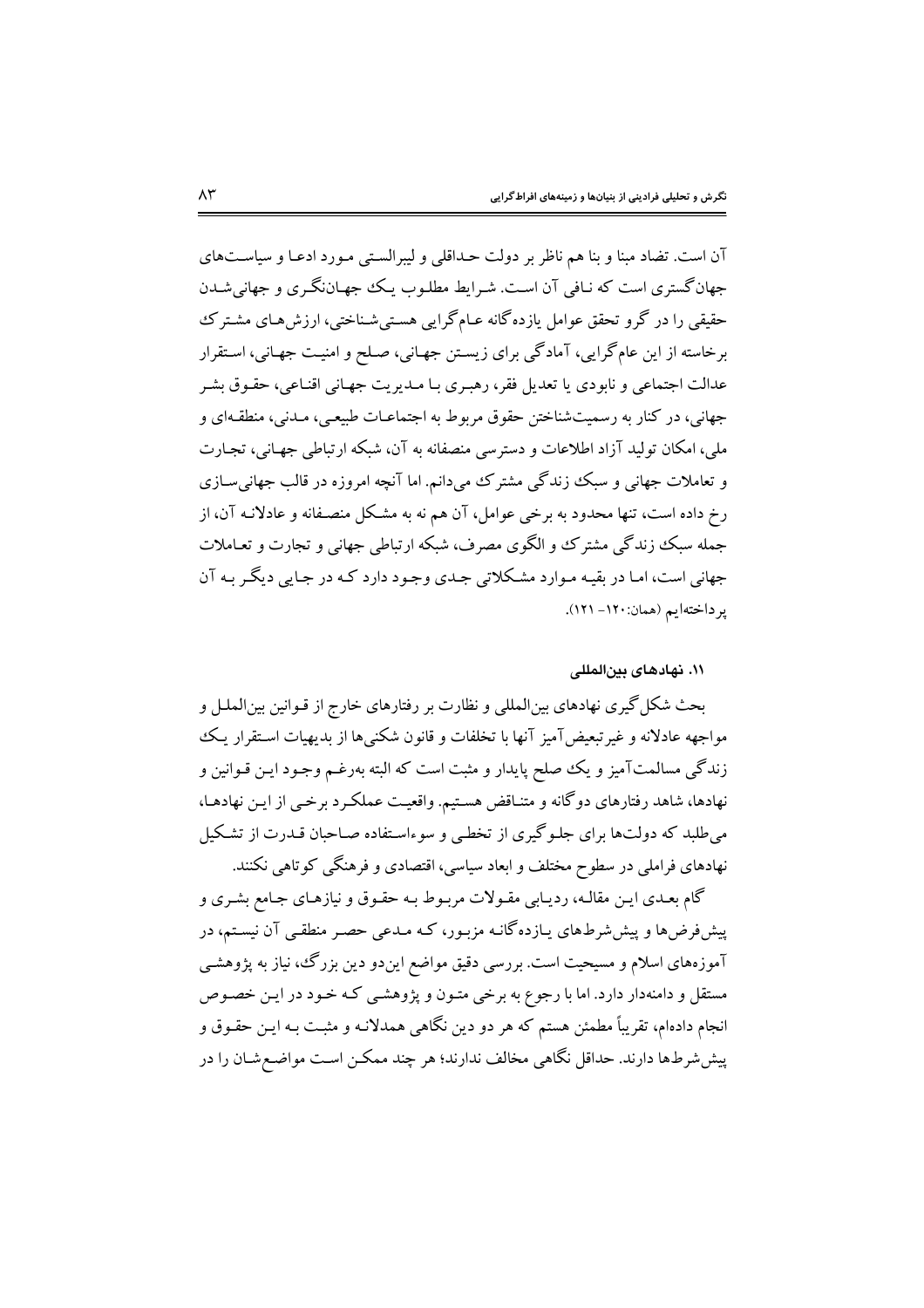این قالب طرح نکرده باشند. ممکن است هر دو دین مورد نظر در مقاطعی از تـاریخ دربـاره حقــوق انســاني و جامعيــت آن، ســابقه بعضــاً درخشــاني نداشــته باشــند و نگــاه صــرف تکلیف گرایانه غالب بو ده باشد و از این بابت نیز ضربات جبران،ایـذیری خوردهانـد، امـا بـه نظر میرسد هماکنون تغییر موضعی صورت گرفته است و عطف بـه رابطـه ضـروری و مفهومی و متفارن خدا و انسان، موضع مثبتتری درباره حقوق انسانی اتخاذ می کننـد یـا در حال اتخاذكر دن هستند (همان: ١٣٤- ١٧٢).

در مورد پیش شرطها در ذیل پیش شرط ذات مشترک انسانی، می توان به باور به خلقت مساوی انسانها و مخلوق بودن آنها از سوی هر دو دین اسلام و مسیحیت اشاره کـرد (همـان: ٨٨- ٩٥). در ذيل توجه به جهت حركت و غايت آفرينش، مي تـوان مـدعى شـد كـه انديشـه مشترک ادیان ابراهیمی (اسلام، مسیحیت و یهود) باور به مصلحی موعود از جانب خداونـد در آخرالزمان است که در این دنیا و در دنیای دیگر تحقـق مییابـد. در ذیـل دیگر گرایـی، عشق و محبت، «در گرایشهای فکری عرفانی اسلام و مسیحیت، صلح، صـفتی از اوصـاف خداست كه عين ذات اوست و خدا نيـز بنيـان هسـتي و چيسـتي تمـام موجـودات، از جملـه وجود انسانی و یا صفتی از شخص عیسی مسیح است (همان، به نقل از سیدمحمد خامنـهای:۱۰۰). در ذیل شکیبایی و گذشت، مسلمانان نیز همانند مسیحیان بـه بخشـش و تحمـل رنـج بـرای خدمت به دیگران توصیه شدهاند. «انسانهای خوب، کسانی را که جبران مافات و تقاضـای بخشش کنند را میبخشند. همچنین انسانهای خـوب بـرای زمـان کوتـاه و محـدود ممکـن است برخی اوقـات رنجـی را بـرای اهـداف خـوب بـه دیگـران تحمیـل کننـد» ( Richard Swinburne, 2008: 24) حتى ما مسلمانانها در مورد قصاص داريم كه «ذي حق، اخلاقاً بايد از خون گذشت کند، ولی قانوناً میتواند گذشت نکند» (افروغ، ۱۳۹۳: ۹۹). ما مسلمانان ایشار یـا انفاق جان را بالاترین مرتبت انفاق میدانیم و ما شیعیان، امـام حسـین ﷺ را \_ کـه از برخـی جهات و تعابیر، شبیه عیسی مسیح ﷺ است و او را وارث عیسـی ﷺ نیـز مـیدانیم \_الگـوی مثالزدنی انفاق جان در راه نجات بشر میدانیم (همان: ۱۴۳). در ذیـل توجـه بـه تفاوتهـا و کثرتها، قرآن کریم در آیه ۱۳ سوره حجرات به روشنی بـر تکثـر اقـوام و قبایـل مُهـر تأییـد می زند و در عین حال، بر اصالت تقوا و اصیل نبودن این تکثرهـا اصـرار مـی ورزد. ای مـردم! همانا ما شما را از مردی و زنی آفریـدیم و شـما را از شـاخهها و تیرههـا گردانیـدیم تـا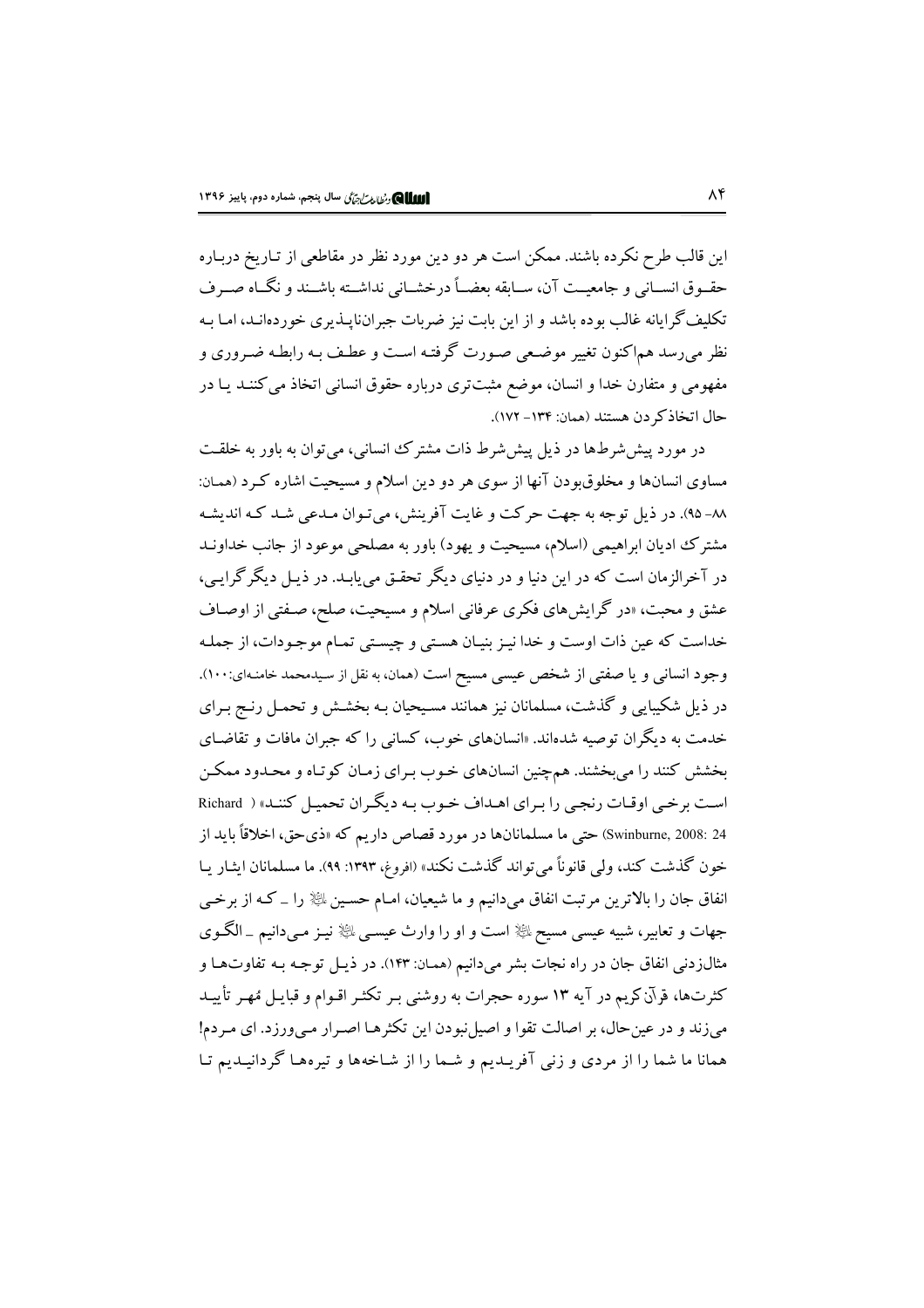شناسا شو بد؛ همانا گرامی ترین شما نزد خدا پرهیز گـارترین شـما اسـت؛ همانـا خـدا دانـای آگاه است.

اینگلبورگ گابریـل<sup>'</sup> معتقــد اسـت «نظـامی کـه مــا آن را دنبـال مــیکنیم، بایــد نظـامی کثرتگرا و چندقطبی بوده و امکـان وجـود جهان.پینیهـا و مـذاهب مختلـف را در کنـار و همراه یکدیگر بهطور عادلانه به دست دهد» (همان، به نقل از گابریـل: ۱۰۷). در ذیـل همکـاری متقابل، مسئولیتپندیری و وحدت در عین کثرت، قرآن کریم پیـروان سـایر ادیـان را بـر پایـه مشتر کات فی ما بین به پرستش خدا فرا می خواند: «(ای پیامبر ) بگو ای اهل کتاب، بیاییــد از آن کلمه حق که میان ما و شما یکسان است، پیروی کنیم (و آن این است کـه) بـه جـز خدای یکتا هیچ کس و هیچ چیزی را نیرستیم و برای او شریک قرار ندهیم و برخی، برخبی را به جای خدا به ربوبیت تعظیم نکنیم؛ پس اگـر از حـق رو گرداننـد، بگوییـد، شـما گـواه باشيد كه ما تسليم فرمان خداونديم» (سوره آلءمران: ۶۴).

کارل دتریش براخر <sup>۲</sup>صلح را بـهعنوان ضـرورت همکـاری قاعـدهمنـد و ادغـام فزاینـده گروهها و واحدهای اجتماعی تعریف می کند (همان، به نقل از براخر: ۱۱۱)، که ما از آن بهعنوان فرایند انسجام یاد کردهایم. سیدمصطفی محقق داماد نیز معتقـد اسـت کـه آنچـه در طول تاریخ بشـریت مایـه اصـلی تنازعـات، مشـاجرات، جنگـهـا و خونریزیهـا را تشـكیل میداده، اندیشه تقسیم انسان به «خودی و بیگانه» (و بـی تـوجهی بـه عناصـر و ضـرورتهای مشترک) بوده است (همان، به نقـل از سیدمصـطفی محقـق دامـاد: ۱۱۰) در ذیـل منطـق احتجـاج و فرهنگ گفتوگو، می توان به گفتوگوهـای دینـی فراوانـی اشـاره کـرد کـه تـاکنون بـین اسلام و مسیحیت بریـا شـده اسـت و قـدر مسـلم اگـر مـانعی دینـی وجـود داشـت، ایـن گفتوگوها انجام نمی شد. بحث ما، توسعه عملبی گفتوگوهـایی است کـه مـورد تأییـد اسلام و مسیحیت و متولیـان هـر دو دیـن بـوده اسـت، امـا متأسـفانه در خـور توجـه نیسـت. نمیدانم چرا به پیششرط عدالت اجتماعی و رفع نیازمندیها که رسیدم، قلمـم مـرا یـاری نکرد، تصورم این است که هدف غایی آموزههـای ادیـان ابراهیمـی عـدالت در تمـام ابعـاد

<sup>1.</sup> Inglehart Gabriel

<sup>2.</sup> Karl Dietrich Bracher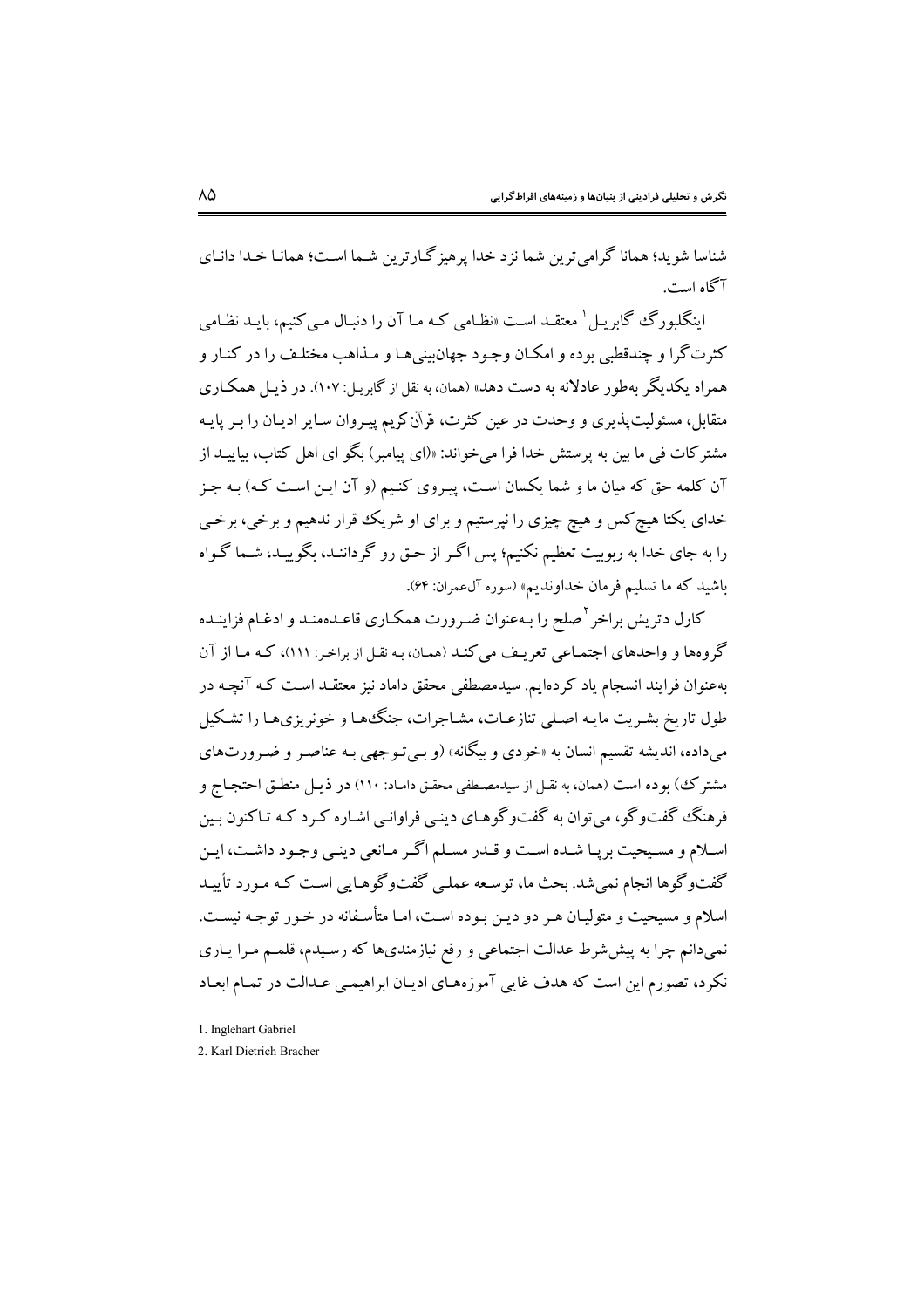فردي و اجتماعي و در تمام عرصههاي سياسي، اقتصادي و اجتمـاعي اسـت، امـا نمـيدانم احتمالاً كارنامه ناموفق نهادهـاي دينـي در پيشـبرد، عـدالت بـا ايـن همـه اجحـاف و ظلـم و بي عدالتي حاكم در عالم، قلمم را متوقف نمود. بهراستي! چرا بايد اين چنين باشد؟

در مورد پیششرط دولت وحدتگرا با توجه به پیششرط همبستگی و وحدت در عین کثرت، بعید میدانم در سطح مدیریت دولتی وحدتگرا، اسلام و مسیحیت و متولیـان آن موضعی منفی داشته باشند. در مورد پیش شرط جهـاننگـری و عـامگرایی، بـه رغـم قابلیـت مفهومی عامگرایی مستتر در ادیان ابراهیمی، شاهد اقدامات و همکاریهای عملی در جهت تحقق عینی و بسط ارزشی و هنجاری و انضمامی این عامگرایی توحیـدی از سـوی متولیـان .<br>آن نیستیم و بالاخره در مورد پیش شرط نهادهای بین|لملل<sub>ی</sub> نیـز بـهنـدرت شـاهد تشـکیلاتی فعال و بينالمللي بيناديني حتى در مقام نظـارت بـر نهادهـاي بين|لمللـي موجـود هسـتيم. در جهان کنونی، تشکیل نهادهای بینادینی بـرای پیشـبرد اهـداف مشـتر ک وو مقابلـه بـا اهـداف غیردینی که دنیا را فـرا گرفتـه اسـت، ضـروری میiمایـد. پنـداری کـه دسـت روی دسـت گذاشتهایم تا دست سرنوشت به کار افتد و تغییراتی انجـام دهـد؛ البتـه روزی و زمـانی اين اتفاق خواهد افتاد، مسأله اتفاق يا عدم اتفاقش نيست، مسأله چه وقت و با چه هزينه آن است.

## نتيجه گيري

در این مقاله کوشیدیم تـا ملهـم از عـامگرایی توحیـدی ادیـان ابراهیمـی، نگـاهی فرادینـی (فرااسلامی و فرامسیحی) به پدیدهها داشته باشیم؛ نگاهی که مرزها را در می نوردد و ضـمن توجه به تفاوتها و کثرتها، اسیر تفاوت گرایی و دو گانهنگری نمی شود و وحدت گرایانـه ابزاری برای تحلیل در اختیار ما می گذارد. اگر باور به توحید زیر ساحت نگرش نـاثنوی پـا .<br>غیر دوگانه ما نباشد، چه باوری می تواند این زیر ساخت را برای ما فراهم کند؟

ابتـدا کوشـیدیم تـا متـأثر از ایـن نگـاه و بـا بـاور بـه حقـایق وجـودی عـالم بـه حقـوق هستی شناسانه انسانی در ابعاد فردی و اجتماعی و بازتابش بر نیازهای ثابت و منبسط او نائـل آییم. متعاقباً پیش شرطهای یک حیات مسالمتآمیز و به دور از خشونت و افراطی گـری را بررسی و در نهایت، موضع ادیان مورد نظر را معلوم کردیم.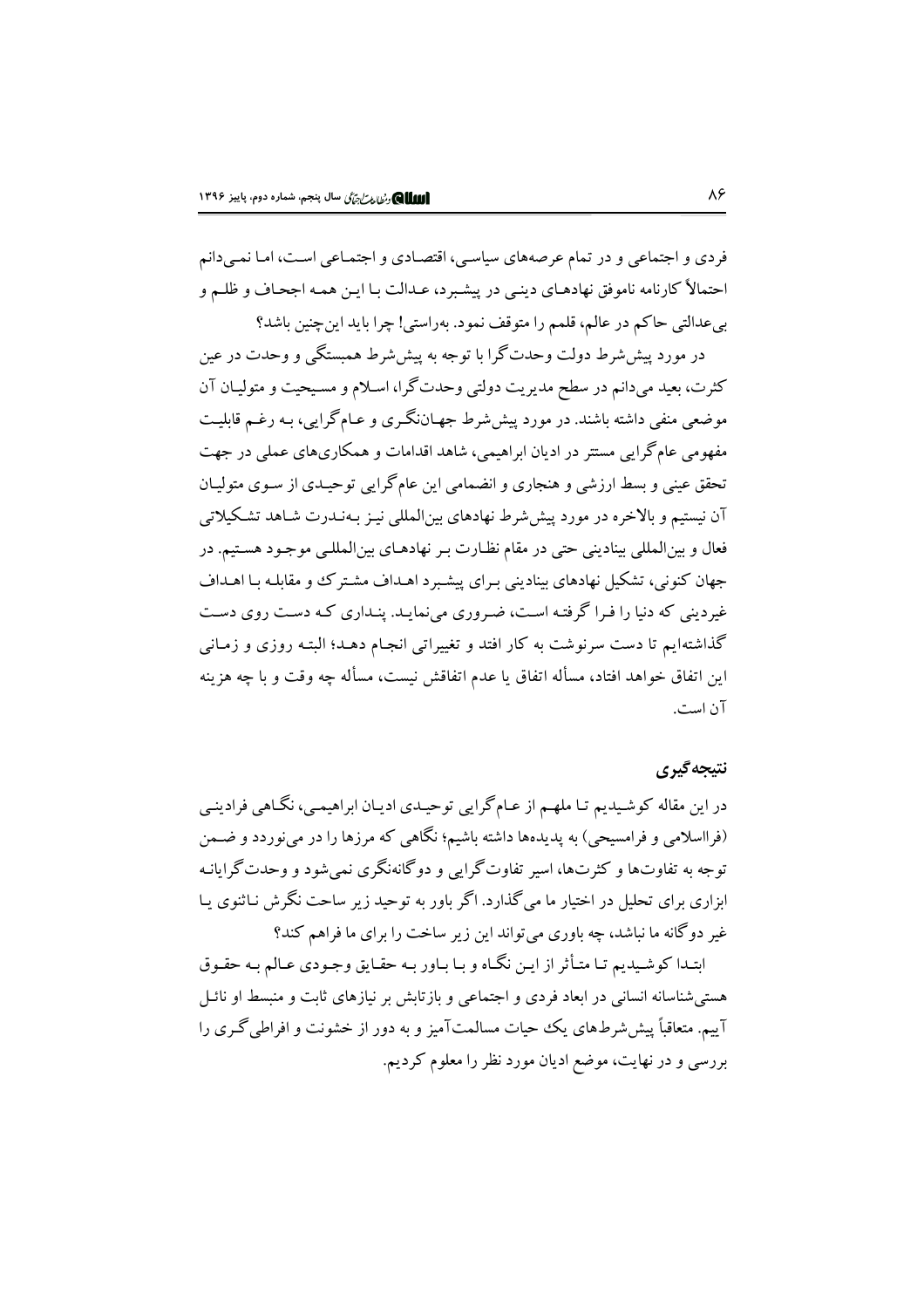اگر بخواهم با استفاده از نـوع نگــاه و مضــامین ایـن مقالـه بـه بررســی پدیــدهای بـه نـام خشونت وحشیانه داعشی بپردازم، در وهله اول، آن را در سطح جهانی و نه صـرفاً منطقـهای واکاوي مي کنم. در جهان ما چه مي گذرد که يک چنين پديدهاي سر بـاز مي کنـد؟ حسـب رابطه قدرت \_ مسئوليت و پاسـخ گويبي صـاحبان قــدرت، صـاحبان قــدرت اصـلي در عــالـم .<br>چگونه تمشیت امور می کنند که نتیجهاش پدیدهای به نام داعش است؟ داعش یک پدیـده صرفاً اسلامی، عربی و آسیایی نیست، یک پدیده جهانی است. بخشبی از عوامـل پیـدایش داعش، مستقيم و بخشي غيرمستقيم است. غيرمستقيم آن به نوع نگـاه بـه انسـان و حقـوق او برمی گردد و مستقیم آن ناظر بر دستهای بلاواسط صاحبان قـدرت در منطقـه، دولتهـای منطقه و ریشههای معرفتی و تاریخی اسـفبار دینــی آن اسـت. گفتـه می شـود کـه ریشـههای .<br>ظاهرگرایانه و متحجرانه سلفیگری و ابـن تیمیـهای دارد، آیـا ایـن کفایـت می کنـد؟ ریشـه ابن تيميهاي بدون شاخه وهابيت گرايي آن توان ايجاد اين جريان خونآشـام را دارد؟ و اگـر وهابیت صرفاً یک نظر بود و یشتوانه یک قدرت دولتی را در اندوخته خـود نداشـت، چنـین .<br>غدهای شکل می گرفت؟ حتی اگر این قیدرت دولتبی وهیابی فاقید پشتوانه قیدرت مسلط غالب؛ یعنی آمریکا، بود توان ایجاد یک چنین جریانی را داشت؟ بسیار خـوب! ایـن وجـه منفي و سلبي و متحجرانه داعش، بخش انگيزه طرحي نو در انداختن و تنفر داعش نسبت بـه غرب و آمریکا و دموکراسی را چگونه تأویل کنیم؟ آیا میتوان این نگـاه را نیـز بـا خیـالی آسوده تنها با وجه تفسیری و ظاهرگرایانه آنها با غفلت از اتفاقات تاریخی و شـیوه مواجهـه غرب با جهان اسلام تحلیل کرد؟ آیا اقدام هر مخالف دموکراسی شبیه اقدام داعش است؟ آيا در خود غرب مخالفان دموكراسي انـدكـانـد؟ بـه نظـرم اگـر مسـأله را جهـاني ببينـيم و مسئوليت مشترك خود در قبال اين يديده و ساير يديدهها \_عطف به حقايق وجودي و نياز عام و متنوع بشری \_ را درک کنیم، جهانی امن تر و آرام تر خواهیم داشت.